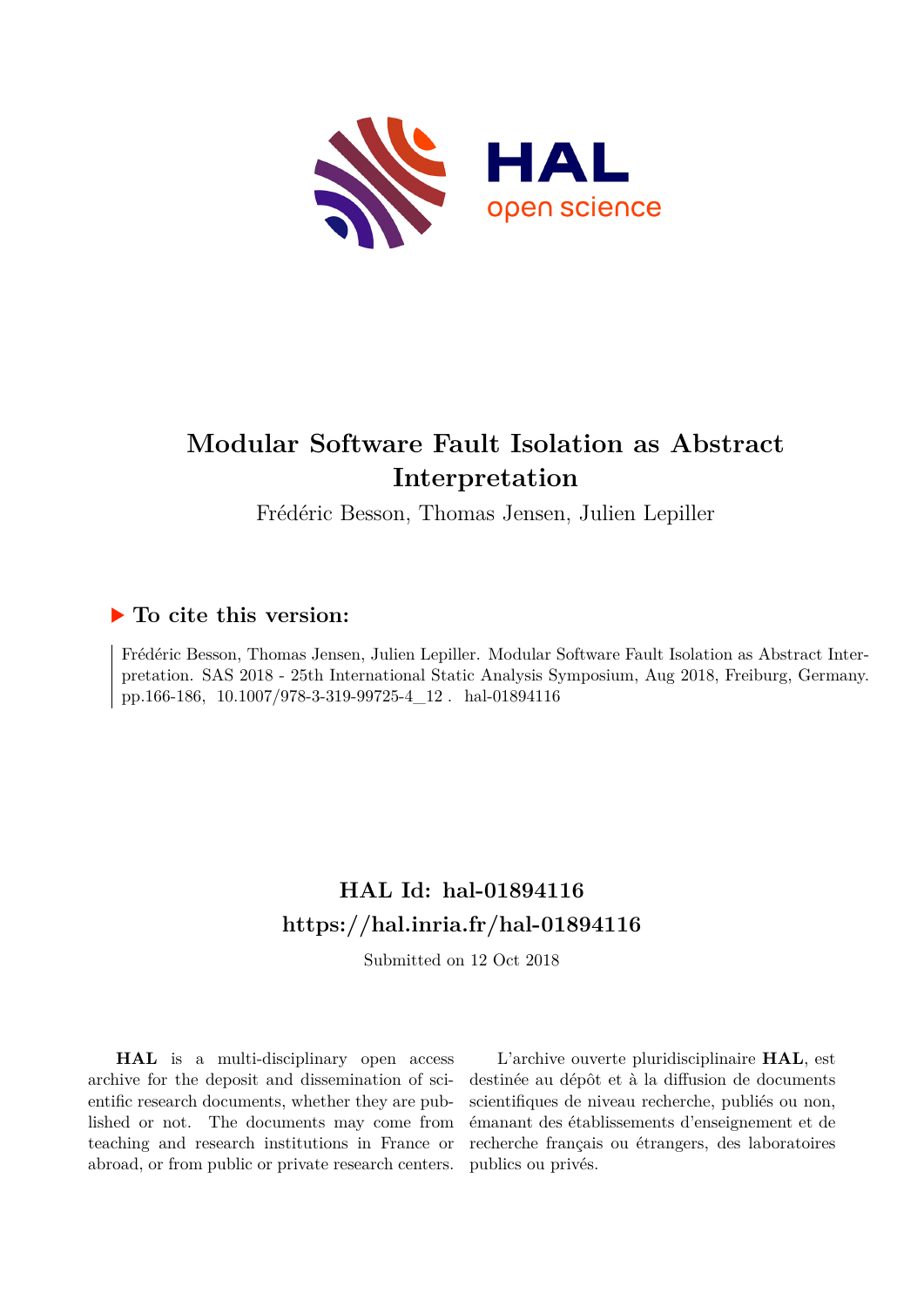# Modular Software Fault Isolation as Abstract Interpretation



Frédéric Besson, Thomas Jensen, and Julien Lepiller

Inria, Univ Rennes, CNRS, IRISA

Abstract. Software Fault Isolation (SFI) consists in transforming untrusted code so that it runs within a specific address space, (called the sandbox) and verifying at load-time that the binary code does indeed stay inside the sandbox. Security is guaranteed solely by the SFI verifier whose correctness therefore becomes crucial. Existing verifiers enforce a very rigid, almost syntactic policy where every memory access and every control-flow transfer must be preceded by a sandboxing instruction sequence, and where calls outside the sandbox must implement a sophisticated protocol based on a shadow stack. We propose to define SFI as a defensive semantics, with the purpose of deriving semantically sound verifiers that admit flexible and efficient implementations of SFI. We derive an executable analyser, that works on a per-function basis, which ensures that the defensive semantics does not go wrong, and hence that the code is well isolated. Experiments show that our analyser exhibits the desired flexibility: it validates correctly sandboxed code, it catches code breaking the SFI policy, and it can validate programs where redundant instrumentations are optimised away.

# 1 Introduction

A fundamental challenge in system security is to share computing resources and run programs from various level of trusts, some untrusted or even malicious, on the same host machine. In this context, it is desirable to isolate the different programs, limit their interactions and ensure that, whatever the behaviour of imported code, the security of the host machine cannot be compromised. There exist many isolation mechanisms available at the hardware, virtual machine or operating system level. In this paper, we consider Software Fault Isolation (SFI), an isolation mechanism pioneered by Wahbe et al. [15] and further developed in Google's Native Client (NaCl) [16, 13] and others. SFI is a flexible and lightweight isolation mechanism which does not rely on hardware or operating system support. Instead, it relies on a static, untrusted, program instrumentation that is validated at load-time by a trusted binary verifier. Compared to other isolation mechanisms, SFI allows the safe execution of trusted and untrusted code within the same address space, thus avoiding costly context switches with kernel code.

The general SFI architecture is shown in Fig. 1 together with some typical sandboxing code. The SFI transformation is performed at compile-time. It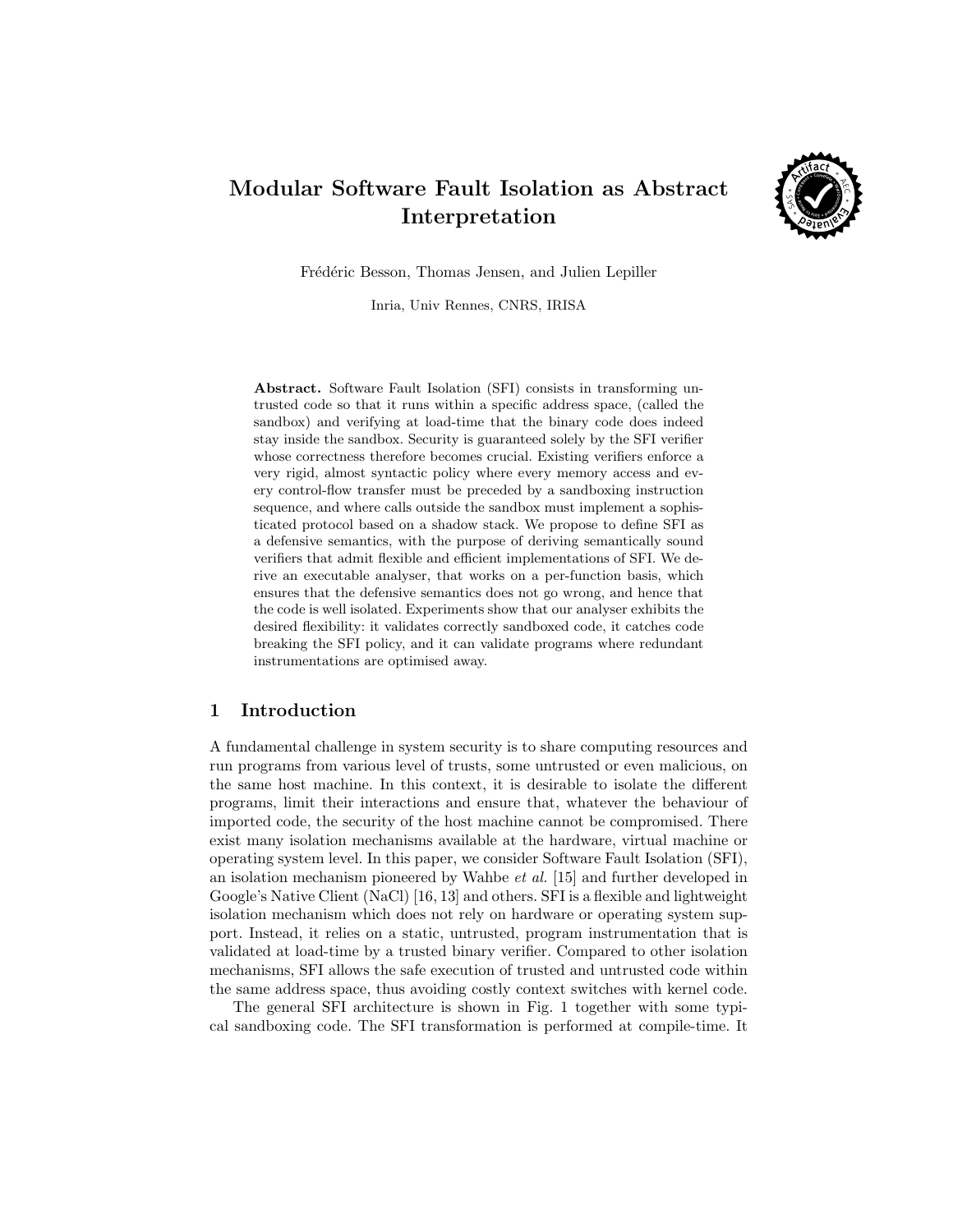

static inline int sandbox(int p) { $return (& sfi + (p & 0b11111111))$ ; }

Fig. 1: SFI chain with typical sandboxing code

instruments every memory access so that it is performed inside the memory sandbox. To ensure that a pointer p is within the sandbox variable sfi that is  $2^8$ bytes aligned and 2<sup>8</sup> bytes wide, the code increments the base address sfi of the sandbox with the 8 least significant bits of the pointer p extracted by masking p using a bitwise &. Control-flow transfers are instrumented so that the code does not jump outside the code sandbox. At load-time, a binary verifier rejects code that is not correctly instrumented. From a security standpoint, only the binary verifier is part of the Trusted Computing Base (TCB). State-of-the-art SFI verifiers trade precision for simplicity and speed, and only perform a linear scan of the binary code. Therefore, the verifiers enforce very strong sufficient conditions for isolation. This has the side-effect that the SFI transformation is performed late in the compiler backend and that the isolated code cannot be optimised. The verifiers perform very local reasoning, and hence cannot verify that function calls, especially between trusted and untrusted code, abide to calling conventions. As a result, trusted code needs to implement a specific protocol for parameter passing and set up its own private run-time stack. This requires low-level platform-specific support and, most notably, increases the run-time overhead of context switches between untrusted and trusted code.

In this paper, we propose a relaxed definition of SFI where trusted and untrusted code may share the same runtime stack but must still respect the isolation properties of the sandbox and abide to calling conventions. Based on this definition, we define an intra-procedural binary verifier which enforces isolation. The verifier implements a static analysis and is using a weakly relational domain in order to verify that calling conventions are satisfied. A difficulty is to ensure that the isolation property holds even in the presence of stack overflow. This is done by ensuring that all stack overflows are caught by so-called *guard* zones, placed at both ends of the stack. The binary verifier is more flexible than state-of-the-art SFI verifiers and, in particular, is able to validate code where redundant sandboxing instrumentations are optimised away by compiler passes. Our contributions can therefore be phrased as follows:

- A defensive semantics which formalises a relaxed Software Fault Isolation property where the runtime stack is safely shared between trusted and untrusted code.
- An intra-procedural abstraction which ensures that the defensive semantics cannot go wrong.
- An executable binary verifier, working on a per-function basis, that is more flexible than state-of-the-art binary verifiers for SFI.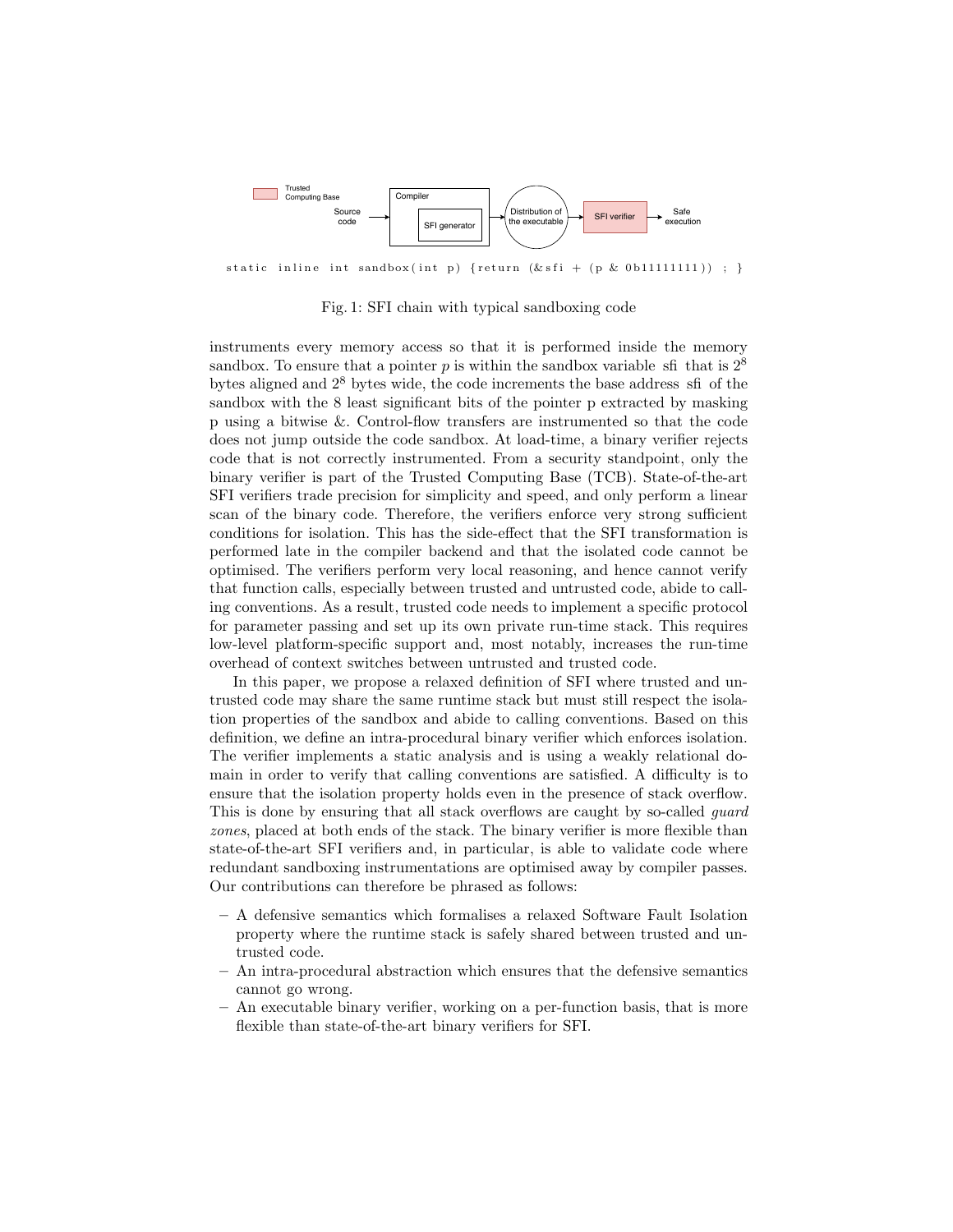The rest of the paper is organised as follows. In Section 2, we define our SFI property by means of a defensive, instrumented semantics. To enable a modular verification, we present in Section 3 an intra-procedural abstraction of the defensive semantics. It is further abstracted in Section 4 into an executable binary verifier. Section 5 presents our experiments based on the bincat [2] binary analysis framework. We present related work in Section 6 and conclude in Section 7.

## 2 Software Fault Isolation as a Defensive Semantics

We define SFI and its sandbox property operationally, as a defensive semantics which includes a series of additional (dynamic) verifications. These dynamic checks express what it means for code to be properly sandboxed. Later, we define a static analysis for guaranteeing that the dynamic verifications will not fail at run-time, and hence that the code respects the SFI property.

#### 2.1 Intermediate Language

We define our semantics on an intermediate representation (IR) obtained by disassembling the binary. In this approach, each binary instruction is typically translated into a sequence of instructions of the IR. For instance, for x86, a simple arithmetic operation has the side-effect of setting various flags e.g. the carry or overflow flag. For simplicity, we also assume that the IR only manipulates 32-bits values. The abstract syntax of the instructions is given below:

$$
e ::= r | n | e_1 \bowtie e_2
$$
  

$$
i ::= r := e | [e_1] = e_2 | r = [e] | \textbf{jmpif } e_1 e_2 | \textbf{call } e | \textbf{ret } e | \textbf{hlt}
$$

The language features expressions  $e$  made of registers  $r$ , numeric constants  $n$  and binary operators  $\infty$ . Binary operators range over typical arithmetic operators e.g. +, ×, bitwise operators e.g. xor and logical operators e.g. <. An instruction i consists of assigning an expression to a register  $(r = e)$ ; storing in memory the value  $e_2$  at the address  $e_1$  ([ $e_1$ ] =  $e_2$ ); loading in register r the value stored at address  $e(r = [e])$ . A conditional jump **jmpif**  $e_1$   $e_2$  jumps to the computed address  $e_2$  if the condition  $e_1$  holds  $(e_1 \neq 0)$ . The instruction call e is equivalent to the computed jump jmpif 1 e but identifies a function call; ret e is also equivalent to a computed jump but identifies a function return. The instruction halt immediately stops the program.

The operational semantics of the IR operates over a state  $\langle \rho, \mu, \iota \rangle$  where  $\rho$  is an environment  $(Env = Reg \rightarrow B_{32}), \mu$  is the whole memory of the process and  $\iota$  is the current instruction pointer. The memory is divided into regions and each region is granted access rights among read, write and execute that are checked for by the semantics. For instance, before reading in memory, we check that the address has the read permission r. The rules that give the semantics of each instruction are fairly standard and are given in Appendix A.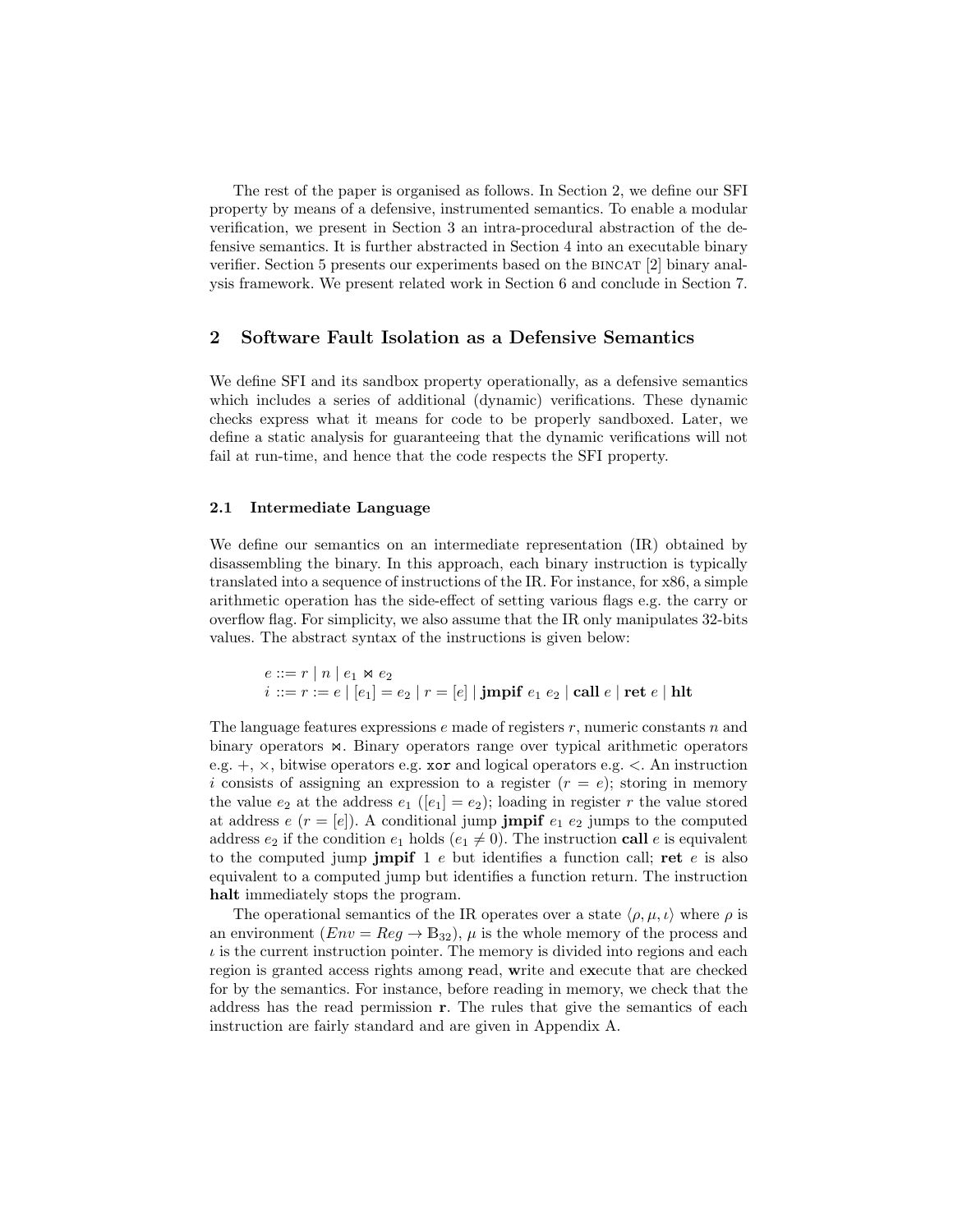#### 2.2 Semantic Domains

Our defensive semantics makes use of several semantic domains that we describe below. Our notations are fairly standard: the set  $\mathbb{B} = \{0, 1\}$  is the set of booleans and we write  $\mathbb{B}_{32}$  for  $\mathbb{B}^{32}$  which reads *bitvector of size* 32. A stack frame is a pair  $\langle bp, \phi \rangle \in \mathbb{B}_{32} \times \mathbb{B}_{32}^*$  where by represents the base pointer of the stack frame and  $\phi$  is a list of 32-bits values modelling the content of the stack frame. The semantics is using several architecture-dependent constants. The constant  $d_0$  is the base address of the sandbox, the constant  $s_0$  is the top address of the stack, and the maximum size of a stack frame is  $f_s$ .

In order to detect stack overflows at runtime, the runtime stack is surrounded by so-called guard zones. The concept of guard zone was already present in the original work on SFI [15]. Semantically, this is modelled as memory regions which have no access rights. As a result, accesses within the guard zones are trapped, by letting the execution enter a specific "crash state"  $\blacksquare$  where it stays forever. In the following,  $GZ_T$  is the size of the guard zone at the top of the stack and  $GZ_\perp$  is the size of the guard zone at the bottom of the stack. The guard zones are part of the stack. A call stack  $CS = (\mathbb{B}_{32} \times \mathbb{B}_{32}^*)^*$  is a list of stack frames such that the successive base addresses are decreasing (the stack grows downward). The length of the (intermediate) stack frames is given by the difference between two successive base pointers. A call stack is immutable but the content of the call stack can be read. This is modelled by the following judgement  $cs \vdash_a v$  which reads the call stack cs contains the value v at address a.

$$
\frac{a \le bp \quad \phi(bp - a) = \lfloor v \rfloor}{cs :: \langle bp, \phi \rangle \vdash_a v} \qquad \frac{a > bp \quad cs \vdash_a v}{cs :: \langle bp, \phi \rangle \vdash_a v}.
$$

#### 2.3 Defensive Semantics

At binary level, the runtime stack and the code segment are no different from any other part of memory. Our defensive semantics must therefore explicitly enforce a stack discipline and ensure that function boundaries are respected. The program text is located in memory. For this purpose, we identify a set of addresses  $Code \subset \mathbb{B}_{32}$  that correspond to the program code. Given an address i, the function  $instr(i)$  checks that  $i \in Code$  and returns the instruction stored at address *i*. Moreover, we assume given a set  $\mathcal{F} \subseteq Code$  of function entry points, and a set  $\mathcal{T} \subseteq \mathbb{B}_{32}$  of trusted functions that form the only authorized entry points of the trusted library.

A semantic derivation occurs in a context  $\langle cs, bp, \rho_i \rangle \in CS \times B_{32} \times Env$ where cs is the call stack, bp is the base pointer of the current frame and  $\rho_i$  is the environment at the function entry. A judgement is of the form  $\Gamma \vdash s \rightarrow s'$ where  $\Gamma$  is an inter-procedural context and  $s, s'$  are either intra-procedural states  $s, s' \in State = Env \times \mathbb{B}_{32}^* \times \mathbb{B}_{32} \times \mathbb{B} \times \mathbb{B}_{32}$  or the crash state . A state  $\langle \rho, \delta, \phi^{(\beta)}, \iota \rangle \in State$  is made of an environment  $\rho$  mapping registers to values, a public data segment  $\delta$  i.e. the sandbox, a stack frame  $\phi$ , a boolean  $\beta$  which tells whether a write has occurred in the current frame, and the current instruction pointer  $\iota$ . (We write  $\iota^+$  for the pointer to the next instruction.) The semantics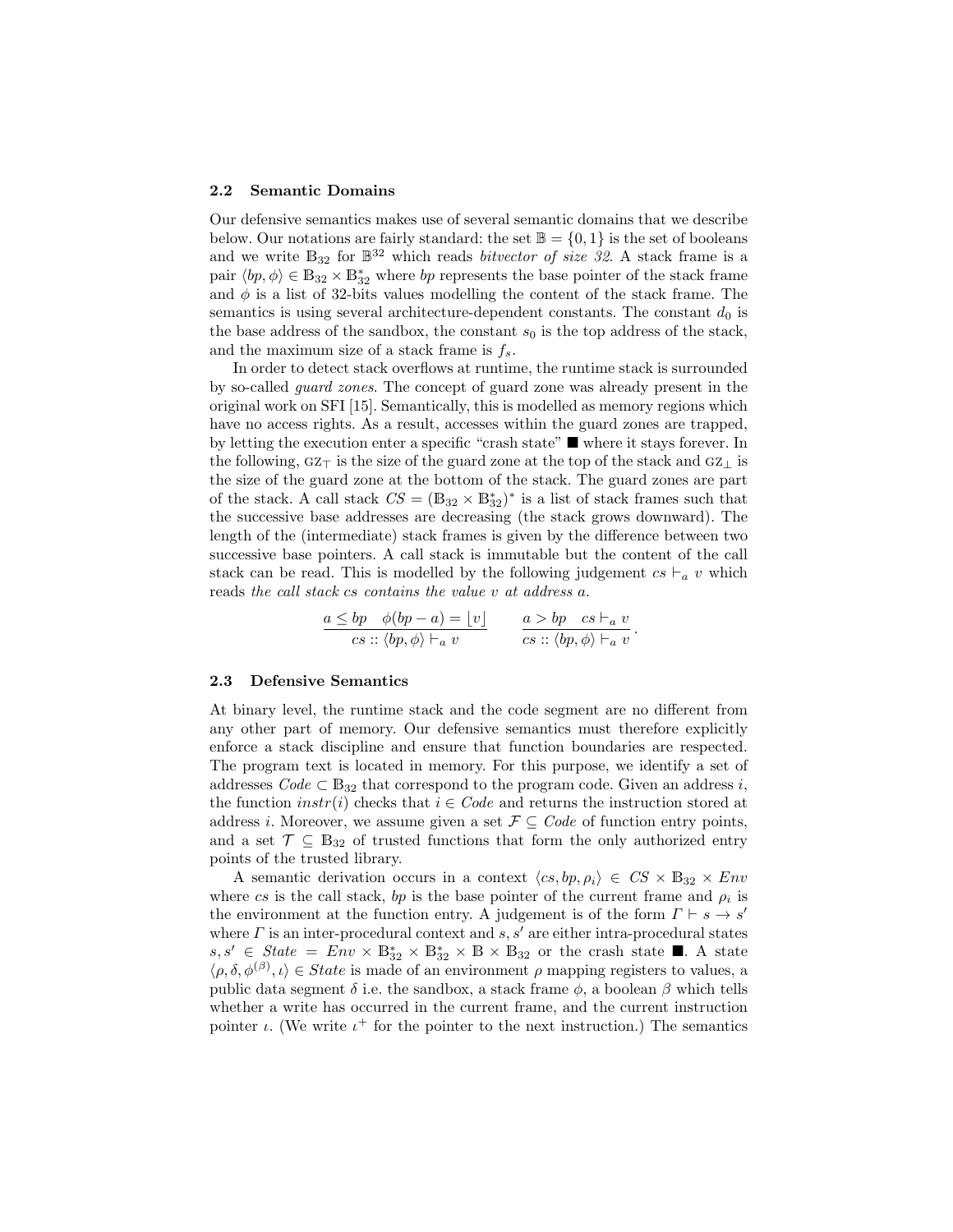also ensures that there is no overlap between the call stack (including the current stack frame), the code, and the data segment.

The semantics rules are found in Fig. 2. The ASSIGN rule assigns a new value

Assics  
\n
$$
\frac{\operatorname{instr}(t) = [r = e]}{\Gamma + \langle \rho, \delta, \phi^{(\beta)}, t \rangle} \rightarrow \langle \rho[r \mapsto [e]_{\rho}], \delta, \phi^{(\beta)}, t^+ \rangle
$$
\n
$$
\text{STOREDATA} \frac{\operatorname{instr}(t) = [[e_1] = e_2] \quad o = [[e_1]_{\rho} - d_0 \quad 0 \le o \le | \delta ]}{\Gamma + \langle \rho, \delta, \phi^{(\beta)}, t \rangle} \rightarrow \langle \rho, \delta[\rho \mapsto [[e_2]_{\rho}], \phi^{(\beta)}, t^+ \rangle)
$$
\n
$$
\operatorname{str}(t) = [[e_1] = e_2] \quad o = bp - [[e_1]_{\rho}]
$$
\n
$$
\text{STOREFRAME} \frac{0 \le o \le | \phi | - \text{CZ}_\perp \quad bp - o \le s_0 - \text{CZ}_\perp}{\langle cs, bp, R \rangle + \langle \rho, \delta, \phi^{(\beta)}, t \rangle} \rightarrow \langle \rho, \delta, \phi[\rho \mapsto [[e_2]_{\rho}](1), t^+ \rangle)
$$
\n
$$
\operatorname{instr}(t) = [[e_1] = e_2] \lor \operatorname{instr}(t) = [[r = [e_1]_{\rho} || e_1]_{\rho} = a
$$
\n
$$
\text{LDSTCRASH} \frac{(\text{ss}_0 - \text{CZ}_\perp < a \le s_0) \lor \text{(bp} - |\phi| < a \le bp - |\phi| + \text{CZ}_\perp)}{\langle cs, bp, \rho_i \rangle + \langle \rho, \delta, \phi^{(\beta)}, t \rangle} \rightarrow \emptyset
$$
\n
$$
\text{LOADDATA} \frac{\operatorname{instr}(t) = [r = [e]] \quad [e]_{\rho} = d_0 + o \quad 0 \le o \le |\delta|
$$
\n
$$
\Gamma + \langle \rho, \delta, \phi^{(\beta)}, t \rangle \rightarrow \langle \rho[r \mapsto \delta(0)], \delta, \phi^{(\beta)}, t^+ \rangle
$$
\n
$$
\operatorname{instr}(t) = [r = [e] \quad [e]_{\rho} = a \quad cs \quad : \langle bp, \phi \rangle \vdash a v
$$
\n
$$
\text{LOADSTARTAC} \frac{bp - |\phi| + \text{CZ}_\perp <
$$

Fig. 2: Defensive semantics

to a register. This is always possible without violating the SFI property and no extra check is needed. The rule StoreData describes the execution of the statement  $[e_1] = e_2$  for the case where  $e_1$  evaluates to a memory address within the sandbox. The value of  $e_1$  is computed and the start address of the data segment (the sandbox)  $d_0$  is subtracted from it to obtain an offset  $o$  into the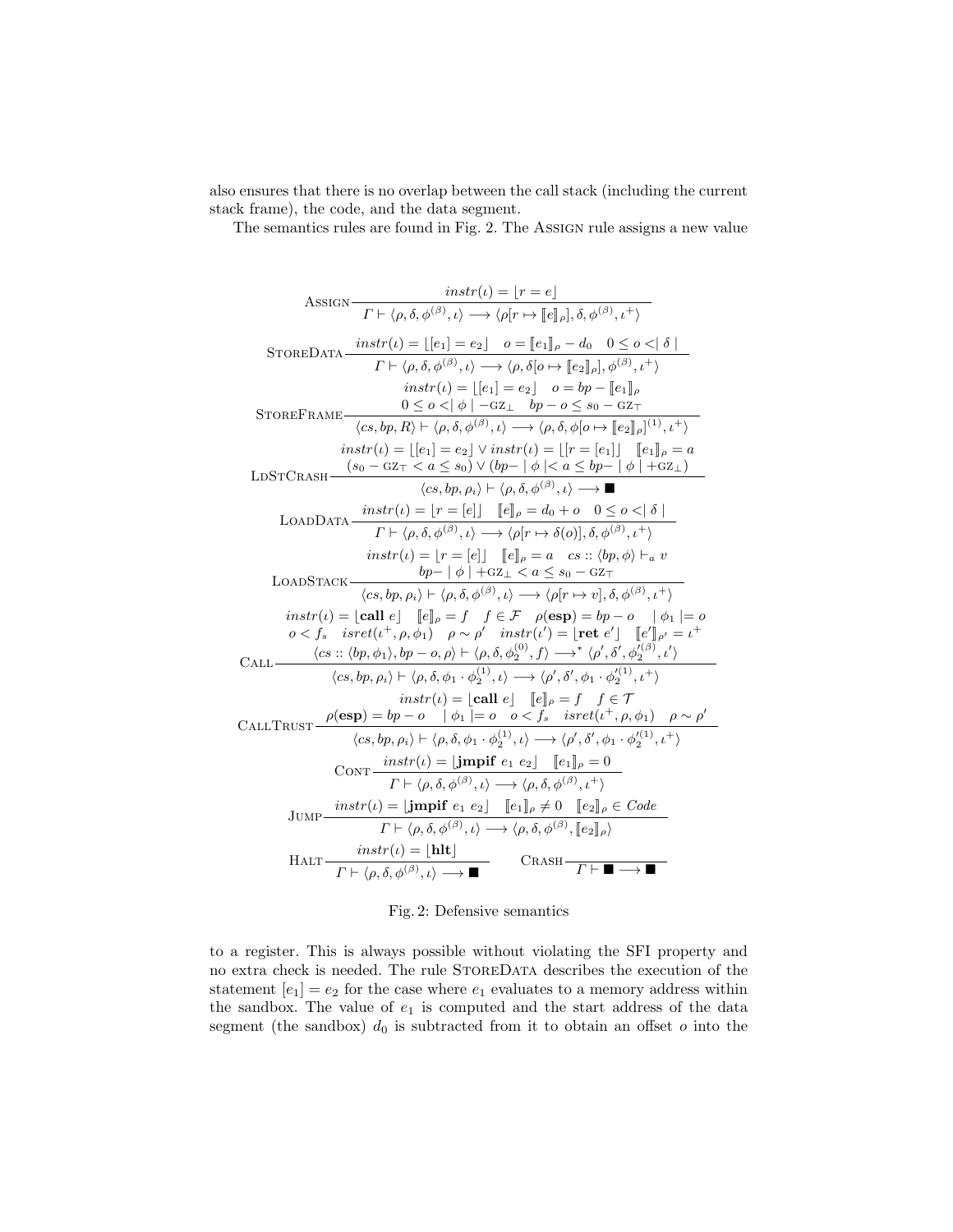data segment. It is then verified that this offset is indeed smaller than the size of the data segment. If this verification succeeds, the location at offset  $o$  in the sandbox is updated with the value of  $e_2$ .

The rule StoreFrame similarly makes the checks necessary for storing securely into the run-time stack. Here, the value of  $e_1$  is supposed to be a valid reference into the current stack which starts at the address designated by the base pointer bp. Because the stack grows towards smaller addresses, the relative offset o into the current stack frame is computed as  $bp - [e_1]_p$ . In order for the store to proceed normally, this offset must point into that part of the stack frame that is *not* making up the guard zone  $(0 \leq o < \vert \phi \vert -\text{GZ}_{\perp})$ . It is also checked that the offset does not point into the guard zone at the beginning of the stack segment  $(bp - o \leq s_0 - \text{GZ}\tau)$ . This rule also sets  $\beta$  to 1, which has the side-effect of ensuring the current base pointer is above the guard zone (there is some space to write to). The rule LDSTCRASH describes what happens on an attempt to write into or read from one of the guard zones. In that case, the program transits to the crash state  $\blacksquare$  and stays there forever due to rule CRASH.

The two rules LOADDATA, LOADSTACK describe how data are read from the data segment and the run-time stack. Reading from the data segment uses verification similar to storing into it. Loading from the stack is, however, slightly different in that our version of SFI allow reads from all of the stack frames, and not just the current frame. This allows e.g. functions to read their arguments. It is still verified that the access does not fall in the guard zones, using checks similar to STOREFRAME.

The rule CALL for the function call instruction call  $e$  first verifies that the value  $\llbracket e \rrbracket_{\rho}$  belongs to the set of function entry points F. The current stack frame is divided into two parts  $\phi_1 \cdot \phi_2$  where  $\phi_1$  is local data of the caller and  $\phi_2$  is the new stack frame for the function call, which starts at the address contained in register esp. The offset o between the start of the old stack frame and the new is verified to be smaller than the maximal frame size  $f_s$ . Because it is checked that  $\beta = 1$ , i.e. the frame has already been written to in this function, this check has the side-effect to ensure bp is above the guard zone  $GZ_\perp$  and therefore the new bp is still at least  $f_s$  above the bottom of the stack. Note that enforcing a write before calls is not restrictive as writes are generated by compilers before function calls in any architecture. The actual method call is modelled as an execution starting at address f with the same environment  $\rho$ , the same data segment  $\delta$ , and a stack frame  $\phi_2^{(0)}$  where the 0 indicates that the frame has not yet been written into. The end of the call is identified by the execution reaching a **ret** e' instruction. The value of  $[[e]]_{\rho'}$  is verified to be the return<br>address using the probineture dependent prodicate *ierat*. The return address is address using the architecture-dependent predicate isret. The return address is the next instruction to execute. The semantics verifies that callee-saved registers are restored after the function call. For instance on X86 assembly, registers esp, ebx etc are saved. For this same architecture, isret checks that the return address has indeed been pushed to the call stack. Calling a trusted function is modelled with the rule CALLTRUST. This rule follows the same pattern as the rule for ordinary calls, except that the trusted call is allowed to modify the sandbox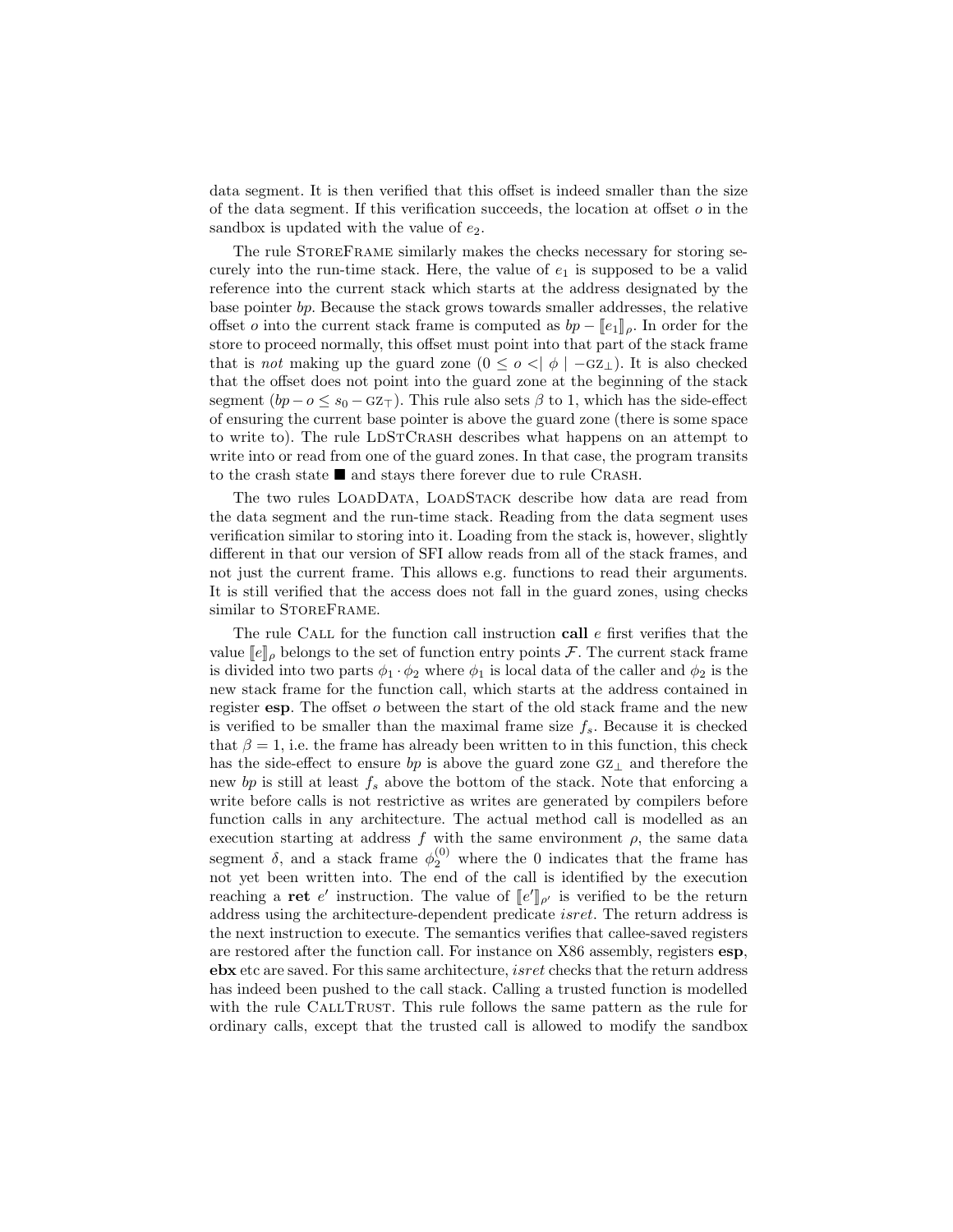data but should leave the callee's stack frame unchanged. We model this as a non-deterministic rule that can return any  $\delta'$  in its resulting state.

The rules CONT and JUMP model the instruction **jmpif**  $e_1$   $e_2$  for conditional jumps to a computed address. If the condition  $e_1$  evaluates to zero, execution continues with the next instruction. Otherwise, the value  $\llbracket e_2 \rrbracket_{\rho}$  is computed and it is verified that this new jump target is in the code block Code. Finally, we use the (secure) crash state  $\blacksquare$  to model program termination in the rule HALT. The rule Crash states that once in a crash state the execution stays in this state forever. This semantic sleight of hand simplifies the statement of the overall security property, which becomes essentially a progress property. Employing a specific error state would be equivalent but slightly more cumbersome.

#### 2.4 The Sandbox Property

The side-conditions of the rules performing memory accesses ensure that the defensive semantics gets stuck when memory accesses do not respect the sandboxing property. This means that we can state our sandbox property as a simple progress property of the defensive semantics: as long as the semantics can progress to a new state (possibly the crash state) no security violation has occurred.

There is one obstacle to this, though: due to our big-step modelling of function calls, the semantics also gets stuck as soon as a function call does not terminate. In other words, all infinite loops are deemed insecure, which is clearly not what we want. To remedy this, our sandbox property is defined over the set of reachable states induced by the defensive semantics where the transition relation  $\rightarrow$  is extended with a relation  $\triangleright$  which for each call instruction explicitly adds a transition to the callee state.

$$
instr(\iota) = \lfloor \mathbf{call} \ e \rfloor \quad [\![e]\!]_p = f \quad f \in \mathcal{F}
$$
\n
$$
\text{CALLAcc} \xrightarrow{\rho(\mathbf{esp}) = bp - o} \quad |\phi_1| = o \quad o < f_s \quad \text{isret}(\iota^+, \rho, \phi_1)
$$
\n
$$
\langle \langle cs, bp, \rho_i \rangle, \langle \rho, \delta, \phi_1 \cdot \phi_2^{(1)}, \iota \rangle \rangle \triangleright \langle \langle cs : \langle bp, \phi_1 \rangle, bp - o, \rho \rangle, \langle \rho, \delta, \phi_2^{(1)}, f \rangle \rangle
$$

Dually, we also add a transition stating that, for a ret instruction, the return state is not stuck provided that the calling conventions are respected. Since the next step is taken care of by the Call rule, the resulting state is just a witness that the execution can proceed; we reuse for this purpose the state  $\blacksquare$ .

$$
RETACC \frac{\rho_i \sim \rho' \quad isret(ret, \phi_1, \rho_i) \quad instr(\iota) = \lfloor \text{ret } e' \rfloor \quad [\lfloor e' \rfloor_{\rho'} = ret \quad} {\langle \langle cs :: \langle bp, \phi_1 \rangle, bp - o, \rho_i \rangle, \langle \rho', \delta, \phi_2'^{(\beta)}, \iota \rangle \rangle \triangleright \langle \langle cs :: \langle bp, \phi_1 \rangle, bp - o, \rho_i \rangle, \blacksquare \rangle}
$$

Definition 1 (Augmented defensive semantics). The augmented defensive semantics  $\Rightarrow$  is given by the union of the relation  $\rightarrow$  and  $\triangleright$  such that:

$$
\frac{\Gamma \vdash \Sigma_1 \to \Sigma_2}{\langle \Gamma, \Sigma_1 \rangle \Rightarrow \langle \Gamma, \Sigma_2 \rangle} \qquad \frac{\langle \Gamma_1, \Sigma_1 \rangle \triangleright \langle \Gamma_2, \Sigma_2 \rangle}{\langle \Gamma_1, \Sigma_1 \rangle \Rightarrow \langle \Gamma_2, \Sigma_2 \rangle}
$$

The SFI sandbox property can then be expressed as the progress property of the augmented defensive semantics.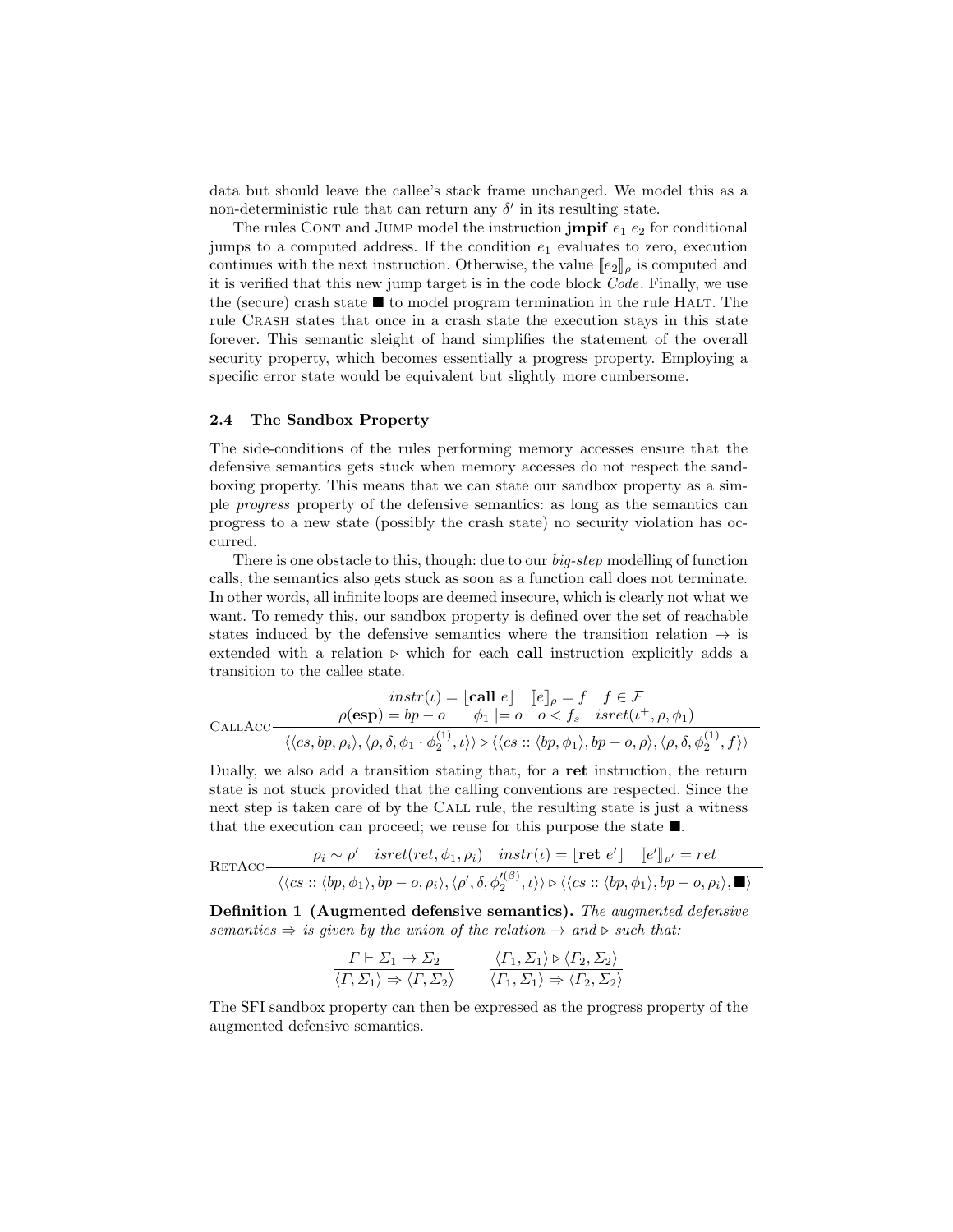**Definition 2** (Sandboxing as progress). Let  $\iota_0$  be the entry point of the program and let the initial state be  $\langle \Gamma_0, \Sigma_0 \rangle = \langle \langle [\langle s_0, \phi_i \rangle], s_0-\mathbf{GZ}\tau, \rho_0 \rangle, \langle \rho, \delta, \phi^{(0)}, \iota_0 \rangle \rangle$ with  $| \phi_i | = \text{GZ}_\top$ . The program satisfies the SFI sandbox property if the set of reachable states  $Acc = \{ s \mid \langle \Gamma_0, \Sigma_0 \rangle \Rightarrow^* s \}$  satisfies  $\forall s \in Acc \exists s'.s \Rightarrow s'.$ 

We write  $Safe(Acc)$  if this is the case.

## 3 Intraprocedural semantics as an abstract interpretation

In order to derive a modular static analyser we abstract the defensive semantics into an intra-procedural semantics where the accessible states I-Acc are computed for each function separately:  $I$ - $Acc = \bigcup_{f \in \mathcal{F}} I$ - $Acc(f)$ . Our intraprocedural semantics abstracts away the data region and all of the call stack,

except the frame of the caller. Thus the stack component is abstracted to two small zones of the stack above and below the current base pointer, representing the frames of the caller and the callee (the currently executing function). Both are modelled by memory regions of size  $f_s$  where  $f_s$  is a chosen maximum size of these abstract stack frames. Fig. 3 illustrates the abstraction of the stack segment. The current code can write to its own frame (the W zone) and read from both frames (the R zone). The size of the guard zones are set such that the abstract frames are always contained in the stack, possibly overlapping a guard zone.



Fig. 3: Abstraction of call stack

The judgement of the intra-procedural semantics is of the form:  $\Gamma \vdash s \rightarrow s'$ where the context  $\Gamma = \langle \phi_i, bp, \rho_i \rangle \in Ctx^{\dagger}$  is constant. Here,  $\phi_i$  is the frame of the caller, bp is the base pointer and  $\rho_i$  is the initial environment. The states s and s' are either the crash state  $\blacksquare$  or of the form  $\langle \rho, \phi^{(\beta)}, \iota \rangle \in State^{\natural}$ .

The intra-procedural semantics has no knowledge about where it is in the stack segment so it cannot detect stack overflows per se. We solve this problem by a judicious use of the guard zones. The defensive semantics enforces that a successful memory write occurs within the current stack frame before any call. This entails the semantic invariants that 1. before a function call the base pointer is always inside the stack and outside of the guard zone, 2. at function entry point, the base pointer is always inside the stack or at most  $f_s$  bytes inside the guard zone, 3. hence, there are at least  $f_s$  bytes left between bp and the end of the stack segment (including the guard zone). These invariants are formally stated by Lemma 3 that is proved in Appendix C.

Similarly, we also guarantee that the call stack is at least of size  $f_s$ , possibly overlapping the guard zone  $GZ_T$ . Those invariants are enough to detect both stack overflows and underflows using the intra-procedural semantics: if all the stack accesses are proved to be within the bound of  $f_s$  above and below the stack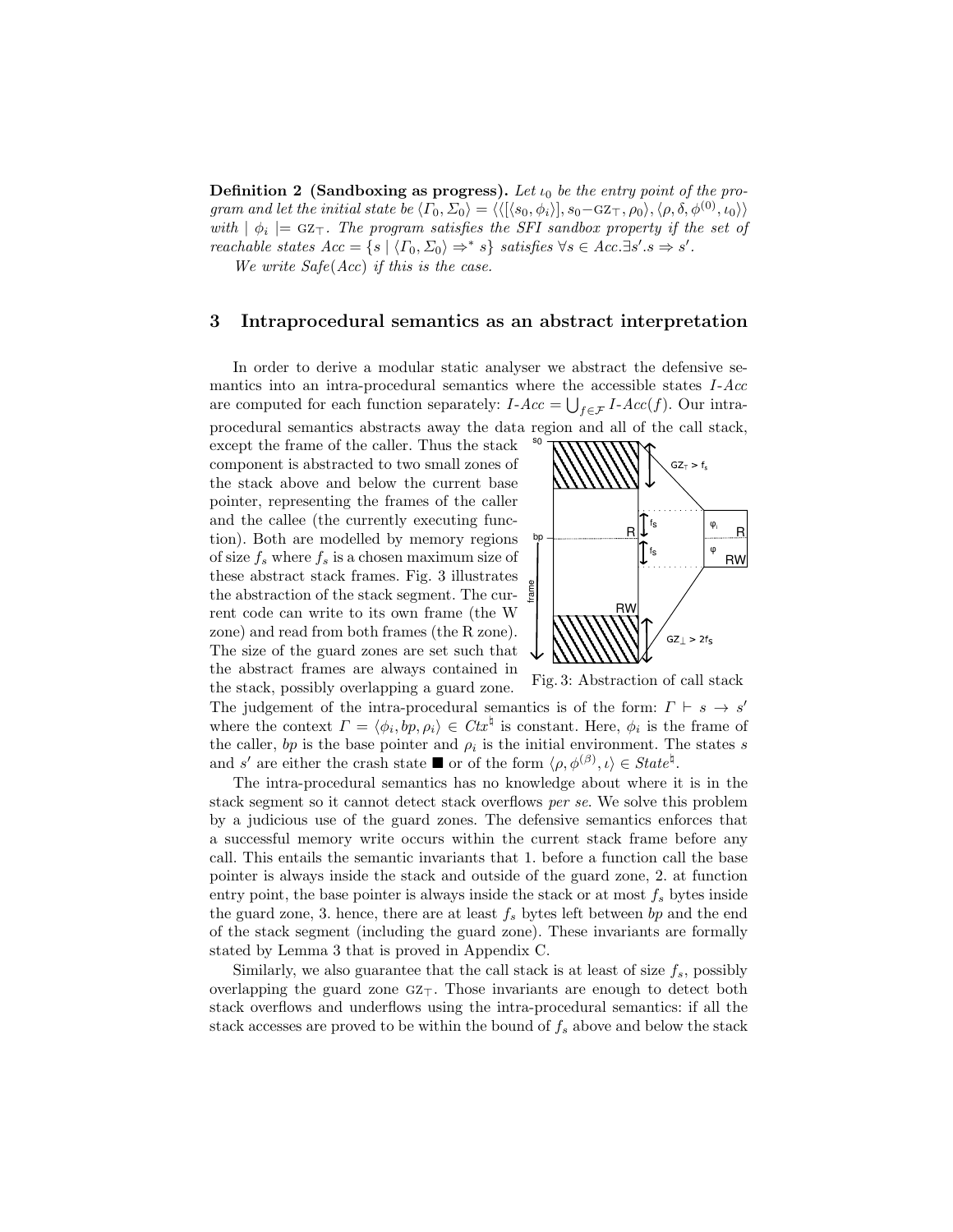pointer bp, the accesses are either defined in the defensive semantics or lead to a crash because the access is performed inside the guard zone.

The intra-procedural and defensive semantics are linked by the concretization function  $\gamma$  :  $Ctx^{\sharp} \times State^{\sharp} \rightarrow \mathcal{P}((Ctx \times State) \cup {\{\!\!\!\!\!\!\! \text{I}\!\!\!\!\text{I}}\})$ . The data segment is not represented in the intra-procedural semantics, so its concretization is any data segment of size  $d_s$ . The concretization constructs the call stack and the current defensive frame in such a way that, once appended to one another, they form a memory region of size  $s_s$  and  $f_i$  and  $f$  are windows of size  $f_s$  around the address pointed to by the base pointer. Formally, we have:

$$
\gamma(\langle f_i, bp, \rho_i \rangle, \langle \rho, f^{(\beta)}, \iota \rangle) = \{\blacksquare\} \cup \left\{ \langle cs, bp, \rho_i \rangle, \langle \rho, \delta, \phi^{(\beta)}, \iota \rangle \middle| \begin{aligned} f &= \phi_{\big|_{[0, f_s - 1]}} \\ f_i &= \overline{cs}_{\big|_{\big[ \big[ \overline{cs} \big] - f_s, \big[ \overline{cs} \big] \big]} \end{aligned} \right\}
$$

where  $\overline{cs}$  is obtained by concatenating the different stack frames of the call stack and  $\phi_{\vert_{[a,b]}}$ extracts the sub-list between the indexes a and b.

$$
\overline{cs} = \begin{cases} \begin{bmatrix} 0 & \text{if } cs = 0 \\ \phi \cdot \overline{cs'} \text{ if } cs = \langle bp, \phi \rangle \therefore cs' \end{bmatrix} \phi_{\big| [a, b] } = \begin{cases} \begin{bmatrix} 0 & \text{if } a > b \\ \phi(a) & \phi(a) \end{bmatrix} \text{ otherwise} \end{cases}
$$

Except for the handling of stack overflows and underflows, the rules for the intra-procedural semantics are fairly standard and can be found in Appendix B. When a memory component is absent from the abstraction i.e. the data region, the intra-procedural semantics non-deterministically picks a value. For the call instruction, the rule is similar to the defensive semantics rule Call with the notable exception that no recursive call is made.

$$
instr(\iota) = \lfloor \mathbf{call} \ e \rfloor \quad \lfloor e \rfloor_{\rho} = f \quad f \in \mathcal{F} \cup \mathcal{T}
$$
  
\n
$$
FUNCALL \xrightarrow{\rho(\mathbf{esp}) = bp - o} 0 \le o < f_s \quad |\phi_1| = o \quad isret(\iota^+, \rho, \phi_1) \quad \rho \sim \rho'
$$
  
\n
$$
\langle \phi_i, bp, \rho_i \rangle \vdash \langle \rho, \phi_1 \cdot \phi_2^{(1)}, \iota \rangle \rightarrow^{\frac{1}{2}} \langle \rho', \phi_1 \cdot \phi_2^{(1)}, \iota^+ \rangle
$$

The rule FunLdArg shows how to access the arguments of the function that are placed in the stack frame of the caller modelled by  $\phi_i$ .

$$
\text{FunLoArea} \frac{\text{instr}(\iota) = \lfloor r = [e] \rfloor \quad [\lfloor e \rfloor]_\rho = (bp + f_s) - o \quad 0 \le o < f_s}{\langle \phi_i, bp, \rho_i \rangle \vdash \langle \rho, \phi^{(\beta)}, \iota \rangle \rightarrow^{\natural} \langle \rho[r \mapsto \phi_i(o)], \phi^{(\beta)}, \iota^+ \rangle}
$$

The base address of  $\phi_i$  is obtained by incrementing the base pointer by by the stack frame size  $f_s$  and checking that the offset *o* is in range [0;  $f_s$ ]. The soundness of this rule exploits the fact that the defensive stack is guarded by  $GZ_T$ . As a result, if FunLdArg succeeds, either the memory access also succeeds in the defensive semantics (rule LOADSTACK) or it accesses the guard zone  $GZ_{\top}$  and triggers a crash (rule  $LDSTCRASH$ ).

For each function entry  $\iota \in \mathcal{F}$ , the initial states  $Init(f) \subseteq Ctx^{\natural} \times State^{\natural}$  are defined by:  $Init(t) = \left\{ \langle \langle \phi_i, bp, \rho \rangle, \langle \rho, \phi^{(0)}, t \rangle \rangle \right\}$  $| \phi | = | \phi_i | = f_s \wedge$  $bp > s_0 - s_s + \mathrm{GZ}_{\perp} - f_s$  $\big\}$ . As we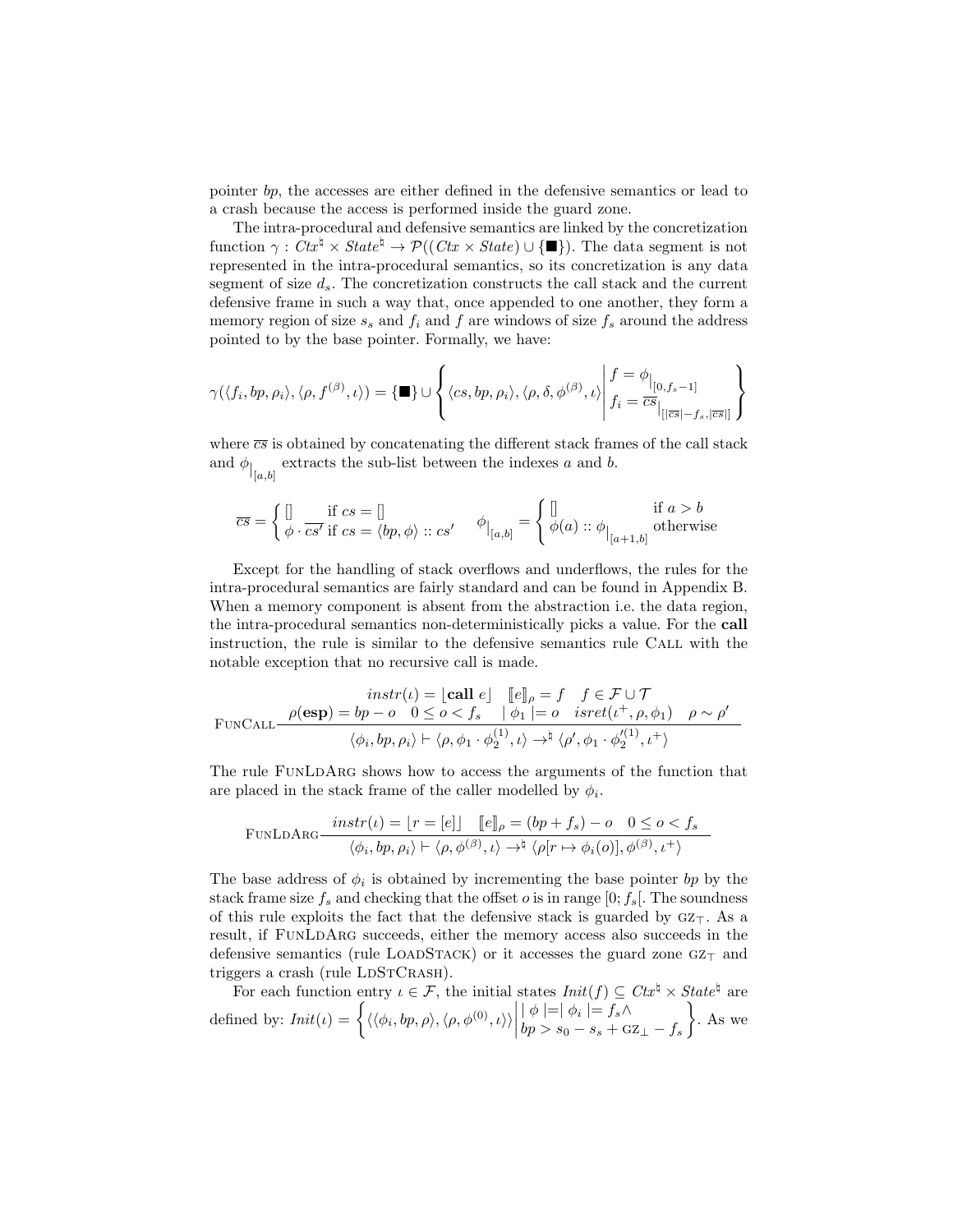already discussed, the frames  $\phi$  and  $\phi_i$  have length  $f_s$ . At the function start, the environments of the caller and the callee are the same; the base pointer is so that there is below it a stack frame of size at least  $f_s$  and no memory write has been performed on the current frame  $\phi$ . For a given function entry point  $f \in \mathcal{F}$ , the reachable states are defined as

$$
I\textrm{-}Acc(f) = \{(T, s) \mid T \vdash s_0 \rightarrow^* s \land (T, s_0) \in \mathit{Init}(f)\}.
$$

The intra-procedural semantics is also defensive and gets stuck when abstract verification conditions are not met.

Definition 3 (Intra-procedural progress). The intra-procedural states are safe (written I-Safe(I-Acc)) iff  $\forall f \in \mathcal{F}, \forall (\Gamma, s) \in I$ -Acc(f). $\exists s'.\Gamma \vdash s \rightarrow s'.$ 

The checked conditions are sufficient (but may not be necessary). For instance, the intra-procedural semantics gets stuck when an access is performed outside the bound of the current stack frame  $\phi$ . However, because  $\phi$  only models a prefix of the frame of the defensive semantics, the defensive semantics may not be stuck. As a result, the usual result  $Acc \subseteq \gamma(I - Acc)$  does not hold. Instead, we have Lemma 1 stating that if the intra-procedural semantics is not stuck, it abstracts the defensive semantics and ensures that the accessible states of the defensive semantics are safe.

#### Lemma 1 (Correctness of the Intra-procedural semantics).

$$
I\text{-}Safe(I\text{-}Acc) \Rightarrow Acc \subseteq \gamma(I\text{-}Acc) \land Safe(Acc).
$$

The proof can be found in Appendix C.

## 4 A Static SFI Analysis

To get a modular executable verifier, we abstract further the intra-procedural semantics. The verifier needs to track numeric values used as addresses, in order to guarantee that memory accesses are within the sandbox or within the current stack frame, hence we need domains tailored for such uses of numeric values. The verifier also needs to gather some input-output relational information about the registers and verify that, at the end of the functions, callee-saved registers are restored to their initial values.

#### 4.1 Abstract Domains

As pioneered by Balakrishnan and Reps [1], we perform a Value Set Analysis (VSA) where abstract locations  $(a\text{-}locs)$  are DATA for the sandbox region and code for the code region. We also introduce an abstract location for the function return RET, the base pointer BP and for each register e.g. EAX, EBX. To model purely numeric data, we have a dedicated *a-locs* zERO with value 0:

```
a\text{-}locs = \{ZERO, DATA, CODE, RET, BP, EAX, EBX, ...}.
```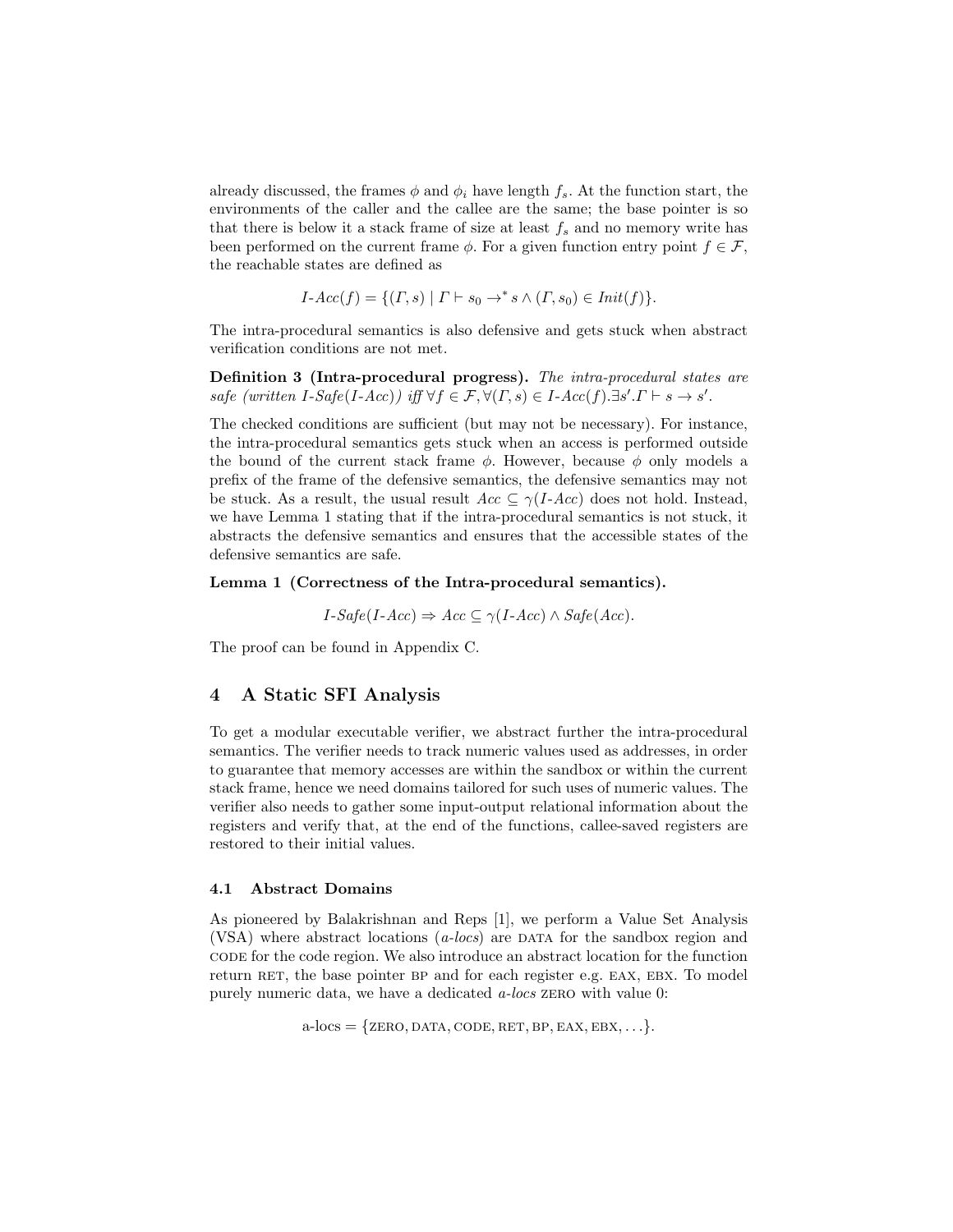a-locs are equipped with an arbitrary non-relational numeric domain. The abstract value domain  $\mathbb{B}_{32}^{\sharp}$  is therefore a pair  $(L, o)$  made of an abstract location L and a numeric abstraction  $o \in D^{\sharp}$ . For each concrete operation  $\diamond$  on values, the transfer function on abstract  $(L, o)$ -values is using the corresponding operation  $\circ^{\sharp}$  of the abstract domain. For instance, for addition and subtraction, we get:

$$
(L, o_1) +^{\sharp} (\text{ZERO}, o_2) = (L, o_1 +^{\sharp} o_2) \quad (\text{ZERO}, o_1) +^{\sharp} (L, o_2) = (L, o_1 +^{\sharp} o_2)
$$
  

$$
(L, o_1) -^{\sharp} (\text{ZERO}, o_2) = (L, o_1 -^{\sharp} o_2) \quad (L, o_1) -^{\sharp} (L, o_2) = (\text{ZERO}, o_1 -^{\sharp} o_2)
$$

When symbolic computations are not possible, it is always possible to abstract  $(L, o)$  by (zERO,  $\top$ ) and use numeric transfer functions. As the usual sandboxing technique consists in masking an address using a bitwise &  $([e_1] := e_2 \rightarrow [d_0 +$  $e_1 \& 1^k] := e_2$ ) <sup>1</sup> we opt, in our implementation, for the bitfield domain [11].

The abstract machine state at a program point is the product of an abstract environment  $Env^{\sharp}$ , an abstract frame  $Frame^{\sharp}$ , and a code pointer  $\mathbb{B}_{32}$ .

$$
Env^{\sharp} = Reg \rightarrow \mathbb{B}_{32}^{\sharp}
$$
  $Frame^{\sharp} = (\mathbb{B}_{32}^{\sharp})^{f_s} \times \mathbb{B}$   $State^{\sharp} = Env^{\sharp} \times Frame^{\sharp} \times \mathbb{B}_{32}$ .

The abstract frame is annotated by a boolean indicating whether a memory write has definitively occurred in the stack frame.

The concretization function is parametrised by a mapping  $\lambda : a$ -locs  $\rightarrow \mathbb{B}_{32}$ assigning a numeric value to abstract locations and the concretization function  $\gamma : D^{\sharp} \to \mathcal{P}(\mathbb{B}_{32})$  of the numeric domain. The concretization is then obtained using standard constructions:

$$
\gamma_{\lambda}(L, o) = \{v + \lambda(L) | v \in \gamma(o)\}\n\gamma_{\lambda}(\rho^{\sharp}) = \{\rho | \forall r. \rho(r) \in \gamma_{\lambda}(\rho^{\sharp}(r))\}\n\gamma_{\lambda}(\phi^{\sharp}) = \{\phi | \forall i \in [0, f_s]. \phi(i) \in \gamma_{\lambda}(\phi^{\sharp}(i))\}\n\gamma_{\lambda}(\langle \rho^{\sharp}, \phi^{\sharp^{(b)}}, \iota \rangle) = \{ \langle \rho, \phi^{(\beta)}, \iota \rangle | \beta \ge b \land \rho \in \gamma_{\lambda}(\rho^{\sharp}) \land \phi \in \gamma_{\lambda}(\phi^{\sharp}) \}
$$

The mapping  $\lambda$  denotes a set of intra-procedural contexts such that a register r in the environment  $\rho_i$  has the value  $\lambda(r)$  and the return address is constrained by the calling conventions.

$$
\gamma(\lambda) = \left\{ \langle \phi_i, bp, \rho_i \rangle \middle| \begin{aligned} \forall r, \rho(r) = \lambda(r), \\ bp = \lambda(\text{BP}) = \lambda(\text{ESP}), & isret(\lambda(\text{RET}), \rho_i, \phi_i) \end{aligned} \right\}
$$

.

Finally, the whole concretization  $\gamma: State^{\sharp} \to \mathcal{P}(Ctx^{\sharp} \times State^{\sharp})$  is defined as:

$$
\gamma(s^{\sharp}) = \{ \langle \varGamma, \blacksquare \rangle \} \cup \{ \langle \varGamma, s \rangle \mid \exists \lambda, \varGamma \in \gamma(\lambda) \land s \in \gamma_{\lambda}(s^{\sharp}) \}.
$$

#### 4.2 Abstract Semantics

The abstract semantics takes the form of a transition system that is presented in Fig. 4. The rule AAssign abstracts the assignment to a register and consists in evaluating the expression e using the abstract domain of Section 4.1. A memory

<sup>&</sup>lt;sup>1</sup> This exploits the property that the range of the sandbox is a power of 2.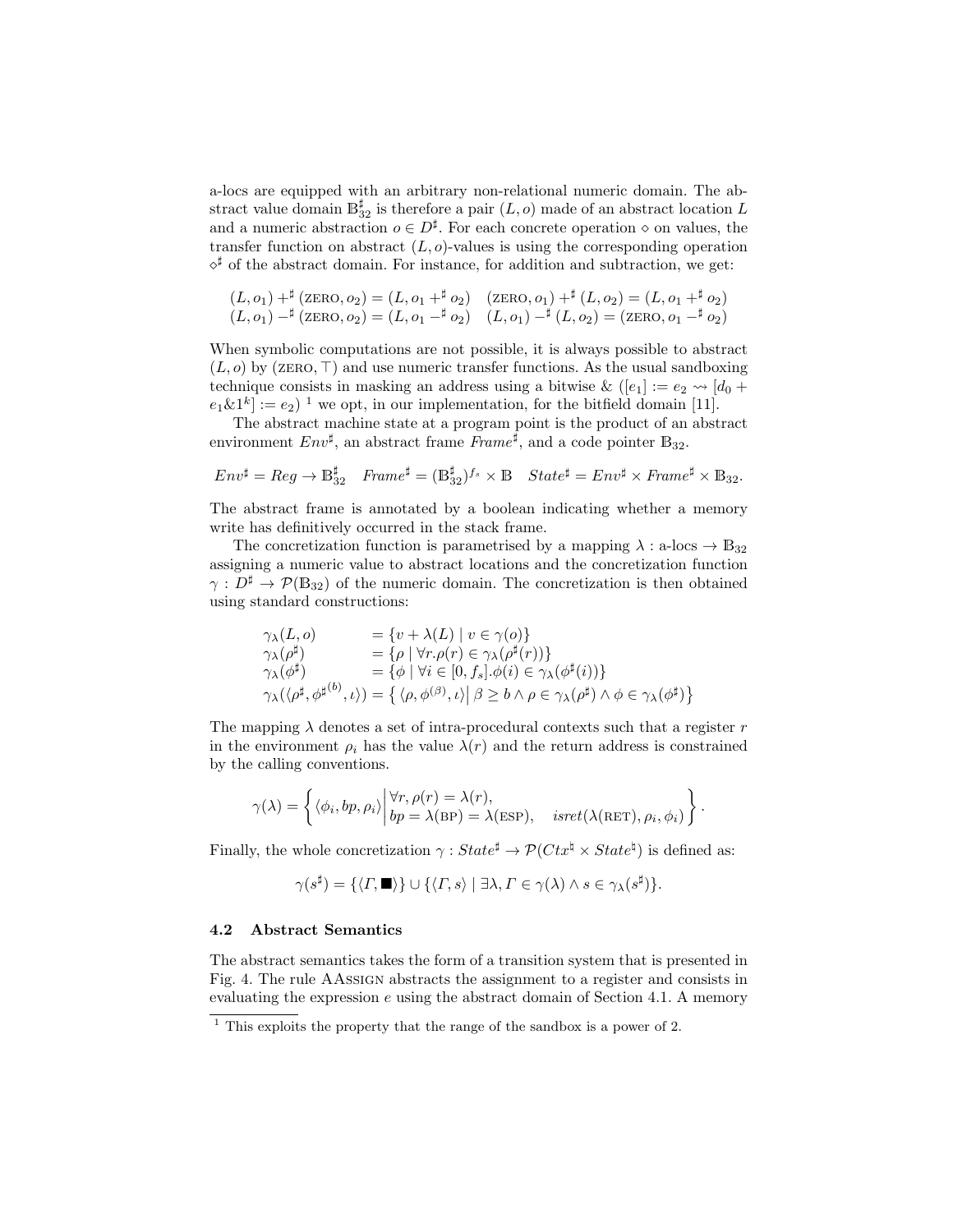1.11. 
$$
RSE(X) = \frac{\int_{\langle \rho, \phi^{(\beta)}, t \rangle} \to^{\frac{1}{2}} \langle \rho[r \mapsto \llbracket e \rrbracket]_p, \phi^{(\beta)}, t^{\perp}\rangle}{\langle \rho, \phi^{(\beta)}, t \rangle} = \frac{\int_{\langle \rho, \phi^{(\beta)}, t \rangle} \to^{\frac{1}{2}} \langle \rho, \phi^{(\beta)}, t^{\perp}\rangle}{\langle \rho, \phi^{(\beta)}, t \rangle} = \frac{\int_{\langle \rho, \phi^{(\beta)}, t \rangle} \to^{\frac{1}{2}} \langle \rho, \phi^{(\beta)}, t^{\perp}\rangle}{\langle \rho, \phi^{(\beta)}, t \rangle} = \frac{\int_{\langle \rho, \phi^{(\beta)}, t \rangle} \to^{\frac{1}{2}} \langle \rho, \phi^{(\beta)}, t^{\perp}\rangle}{\langle \rho, \phi^{(\beta)}, t \rangle} = \frac{\int_{\langle \rho, \phi^{(\beta)}, t \rangle} \to^{\frac{1}{2}} \langle \rho, \phi^{(\beta)} \to^{\frac{1}{2}} \langle e \rangle_1, t^{\perp}\rangle}{\langle \rho, \phi^{(\beta)}, t \rangle} = \frac{\int_{\langle \rho, \phi^{(\beta)}, t \rangle} \to^{\frac{1}{2}} \langle \rho[r \mapsto \langle \text{ZERO}, T] \rangle_p, \phi^{(\beta)}, t^{\perp}\rangle}{\langle \rho, \phi^{(\beta)}, t \rangle} = \frac{\int_{\langle \rho, \phi^{(\beta)}, t \rangle} \to^{\frac{1}{2}} \langle \rho[r \mapsto \langle \text{QERO}, T] \rangle_p, \phi^{(\beta)}, t^{\perp}\rangle}{\langle \rho, \phi^{(\beta)}, t \rangle} = \frac{\int_{\langle \rho, \phi^{(\beta)}, t \rangle} \to^{\frac{1}{2}} \langle \rho[r \mapsto \phi^{(\beta)}, t^{\perp}\rangle_p}{\langle \rho[r \mapsto \phi^{(\beta)}, t^{\perp}\rangle_p} = \frac{\int_{\langle \rho, \phi^{(\beta)}, t \rangle} \to^{\frac{1}{2}} \langle \rho[r \mapsto \langle \text{ZERO}, T] \rangle_p, \phi^{(\beta)}, t^{\perp}\rangle}{\langle \rho, \phi^{(\beta)}, t \rangle} = \frac{\int_{\langle \rho, \phi^{(\beta)}, t \rangle} \to^{\frac{1}{2}} \langle \rho[r \mapsto \langle \text{ZERO}, T] \rangle_p, \phi^{
$$

Fig. 4: Abstract semantics

store is modelled by the rules AStD and AStF depending on whether the address is within the sandbox or within the current stack frame. Both rules ensure that the offset is within the bounds of the memory region. A memory load is modelled by the rules ALDD, ALDF or ALDS depending on whether the address is within the sandbox, the current stack frame or the caller stack frame. Each memory access is protected by a verification condition ensuring that the offset is within the relevant bounds. For the ALDF rule, the memory offset off is used to fetch the abstract value from the abstract frame  $\phi$ . As the sandbox and the caller frame are not represented, we get the top element of the abstract domain i.e. (zero,  $\top$ ). The rule ACALL models function calls. It checks whether the target of the call is a trusted ( $f \in \mathcal{T}$ ) or untrusted function ( $f \in \mathcal{F}$ ). For the call to proceed, the stack pointer esp must be within the bounds of the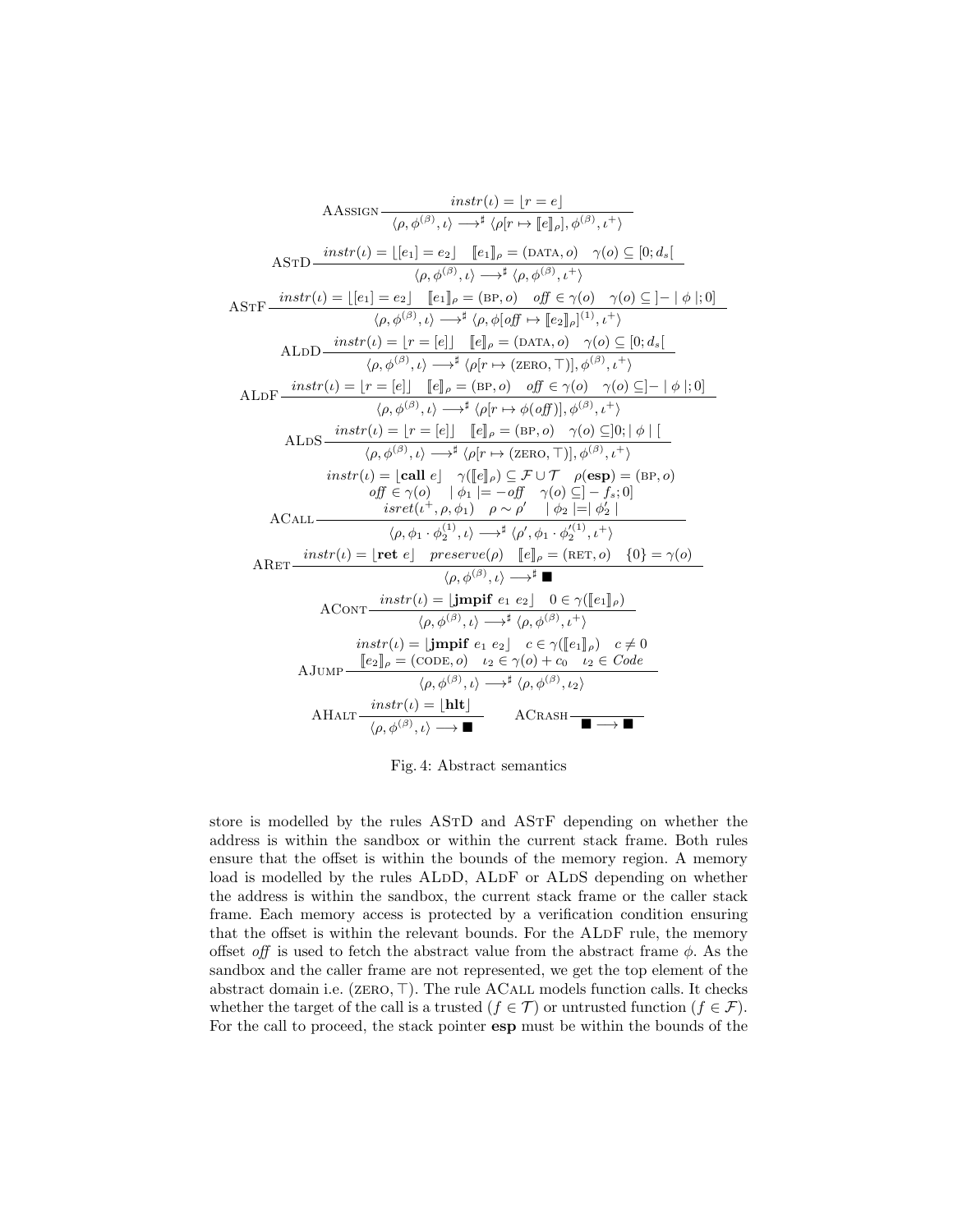current stack frame and the return address  $\iota^+$  needs to be stored according to the calling conventions  $(\text{isret}(\iota^+, \rho, \phi_1))$ . After the call, the resulting environment  $\rho'$ satisfies that the callee-saved registers are restored to their values in  $\rho$  ( $\rho \sim \rho'$ ) and the suffix of the current frame  $\phi'_2$  is arbitrary i.e.  $\phi'_2 = ($ zERO,  $\top)^{|\phi_2|}$ . The rule ARET ensures that the expression  $e$  evaluates to the return of the current function ( $\llbracket e \rrbracket_o = (\text{RET}, o)$  {0} =  $\gamma(o)$ ), and also that the callee-saved registers are restored to their initial values. For instance, for **ebx**,  $\text{preserve}(\rho)$  ensures that  $\rho(\mathbf{e}\mathbf{b}\mathbf{x}) = (EBX, o)$  with  $\gamma(o) = \{0\}$ . The rules ACONT and AJUMP model control-flow transfer and check that the obtained code pointer is within the bounds of the code. The last two rules AHALT and ACRASH model the crash state that is produced by the hlt instruction and is its own successor.

Like the intra-procedural semantics, the abstract semantics is safe if it is not stuck (Definition 4).

Definition 4 (Abstract progress). The reachable intra-procedural states are safe (written  $A$ -Safe $(A$ -Acc)) iff  $\forall f \in \mathcal{F}, \forall s \in A$ -Acc $(f)$ . $\exists s'.s \to s'.$ 

The abstract semantics embeds abstract verification conditions that are only sufficient but not necessary for the intra-procedural semantics. As a result, it only computes a safe approximation under the condition that all the reachable abstract states are safe.

#### Lemma 2 (Correctness of the abstract semantics).

 $A\text{-}Safe(A\text{-}Acc) \Rightarrow I\text{-}Acc \subseteq \gamma(I\text{-}Acc) \land I\text{-}Safe(I\text{-}Acc)$ 

The proof can be found in Appendix D. By transitivity, using Lemma 2 and Lemma 1, we get Theorem 1.

Theorem 1 (Correctness of SFI Verifier).  $A\text{-}Safe(A\text{-}Acc) \Rightarrow \text{Safe}(Acc)$ 

By definition of Safe, Theorem 1 means that the defensive semantics is not stuck.

### 5 Implementation and Experiments

We have implemented the static analysis on top of the BinCAT binary code analysis toolkit [2]. First, our SFI analyser reconstructs the structure of the binary and in particular partitions the code into separate functions and transforms the binary instructions into the REIL [4] intermediate representation. Second, each previously identified function is analysed separately, using the abstraction described in Section 4. For each function, the analysis checks that all the intraprocedural jumps stays within the current function and that the abstract semantics never blocks. The analysis also checks that all calls are towards previously identified entry points thus validating a posteriori that the initial partition of the code into distinct functions is indeed correct.

The analysis has been tested on three test suites: correctly sandboxed programs, incorrectly sandboxed programs, and optimised, correctly sandboxed programs. The first test suite is built by compiling programs that are part of the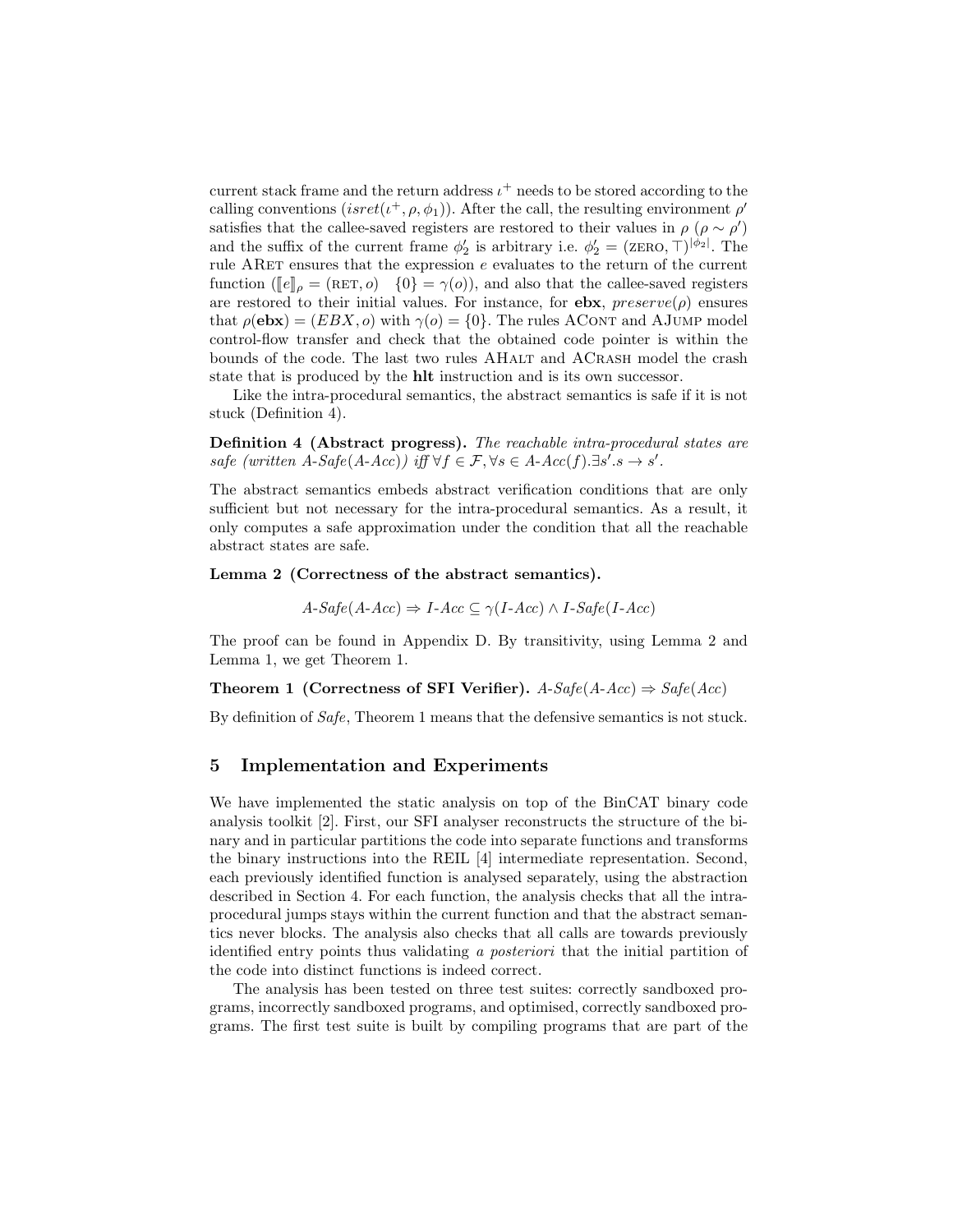CompCert test suite with a modified version of CompCert that includes sandboxing instructions. Because these binaries are correct by construction, the verifier should accept all of them. In our experiments, we have tested 10 programs, composed of 51 functions in total. 41 functions are verified in under 100ms, 9 functions are verified in less than 300ms and 1 function is verified in 3.5s. This last function occurs in sha3.c, and is responsible for the program being verified in 3.5s. This file is 200LoC long, while another file, aes.c, is 1.5KLoC long, composed of 7 functions and takes only 1s to validate. This suggests that the time complexity depends on the number of nested loops rather than on the size of the code to verify.

The second test suite for catching incorrect programs has been obtained by compiling incorrectly sandboxed programs with gcc and verifying they do not pass our verification. Each test in the suite aims at a different error: returning before the end of a function, writing above and below the frame, stack or sandbox and bypassing the guard zones. Overall, the test suite contains 9 programs and all are correctly identified as violating the sandbox property. Some of these programs can be found in Fig. 5.

```
asm (" sub $5000000, %esp\n\t"<br>"push $1");
(a) Attempt to write below the
stack
                                                 data [-5] = 0;(b) Attempt to
                                                write outside of
                                                the sandbox
       int f(int *e) {
          \mathop{\text{int}} i;
          asm(' push s_{main \n}t"
                \text{mov } \% 1, \% \text{ebp} \n\backslash n \nt"
               "add %%ebp, (\hat{\%}\% \exp)(n \times t)" r e t "
                : "=r"(i)<br>: "r"(*((int *)(sandbox(e, 4))))
                : "%ebp");
          r et urn i + 5;
       }
```
(c) Attempt to return before the end

Fig. 5: Violation of sandboxing

We have also evaluated the ability of the analysis to verify programs where redundant sandboxing instructions have been optimised away. For instance, the sandboxing of consecutive accesses to an array can be factorised and implemented by a single sandboxing instruction. In addition to masking the most significant bits, this sandboxing instruction also zeroes out several least significant bits thus aligning the base address of the array. The reasoning is that if an address a of the sandbox is aligned on k bits we have that  $a + i$  for  $i \in [0, 2<sup>k</sup> - 1]$ is also in the sandbox. We have sandboxed the programs manually and compiled them with gcc and verified whether they passed our verification. Our numerical domain is able to model alignment constraints and the analysis accepts programs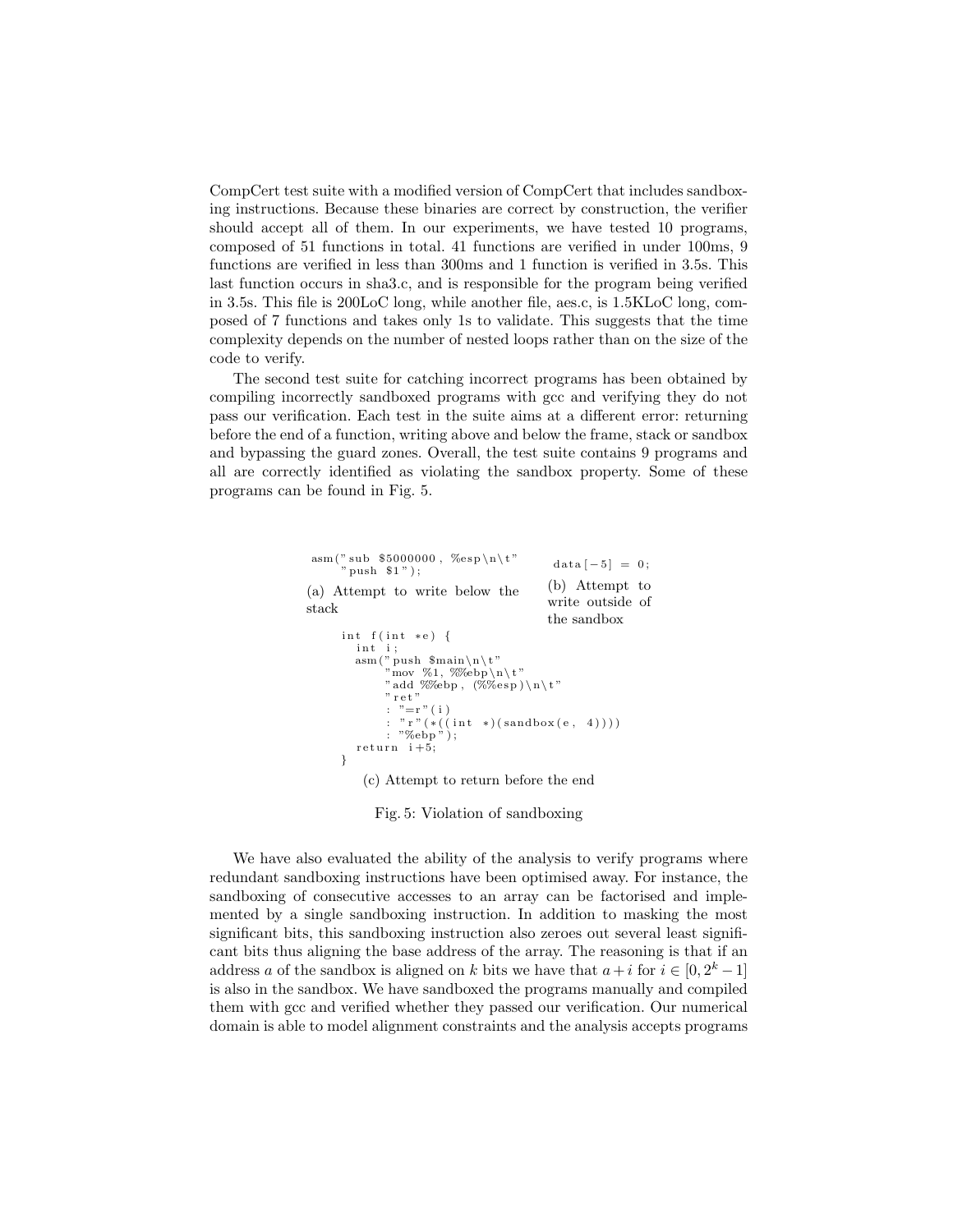where consecutive writes are protected by the previous sandboxing operation. Yet, the analysis rejects programs where the sandboxing instruction is factored outside loops because the information inferred about the loop bound is currently not precise enough. More precision could be obtained by using more sophisticated numerical domains. An example program that fails our verification is given in Fig. 6.

```
char *a = (sfi + (t & 0b11111000)for ( char i = 0; i < 5; i + +) {
a [i] = i;
```
Fig. 6: Optimising array accesses in a loop

The use of alloca(size t size) is another example of a code that respects the security property as defined by the defensive semantics, but cannot be understood by the analyser, unless more work is done by the programmer with the result of that function. Because we limit the maximum size of the stack frame, this function cannot work properly when its argument is bigger than this limit. The result is a pointer outside of the frame, and the module is rejected when a write at this address is detected.

# 6 Related Work

Software Fault Isolation has been proposed by Wahbe et al. [15] as a way to ensure that a binary code runs inside a sandbox. Native Client (NaCl) [16, 13] is a state-of-the-art implementation that was part of chromium-based browsers in order to safely run binary plugins. The NaCl binary verifier only performs a linear scan of the code. It is very fast, simple and has a small TCB. As shown by the RockSalt project [12], it is also amenable to formal verification. The NaCl verifier requires setting up trampoline code to share a runtime stack between trusted and untrusted code. Using abstract interpretation, we propose a more flexible binary verifier where redundant sandboxing operations can be optimised away and where the runtime stack is safely shared between trusted and untrusted code. Our TCB is bigger than NaCl but could be reduced using certified abstract interpretation [6].

Kroll *et al.* [8] propose to implement SFI as a CMINOR compiler pass of the CompCert [9] verified compiler. They show that proving both safety and security of the SFI pass is enough to get a secure binary. For their approach, redundant sandboxing operations can be optimised away by the compiler back-end; the runtime stack is managed by the compiler and therefore shared between trusted and untrusted code. A main difference with our work is that we explicitly state, using our defensive semantics, the security property that holds at binary level. Moreover, we propose a flexible binary verifier for this property.

The NaCl technology has recently been replaced by WebAssembly [5]. Webassembly is an intermediate language, similar to CMINOR, that is *just-in-time*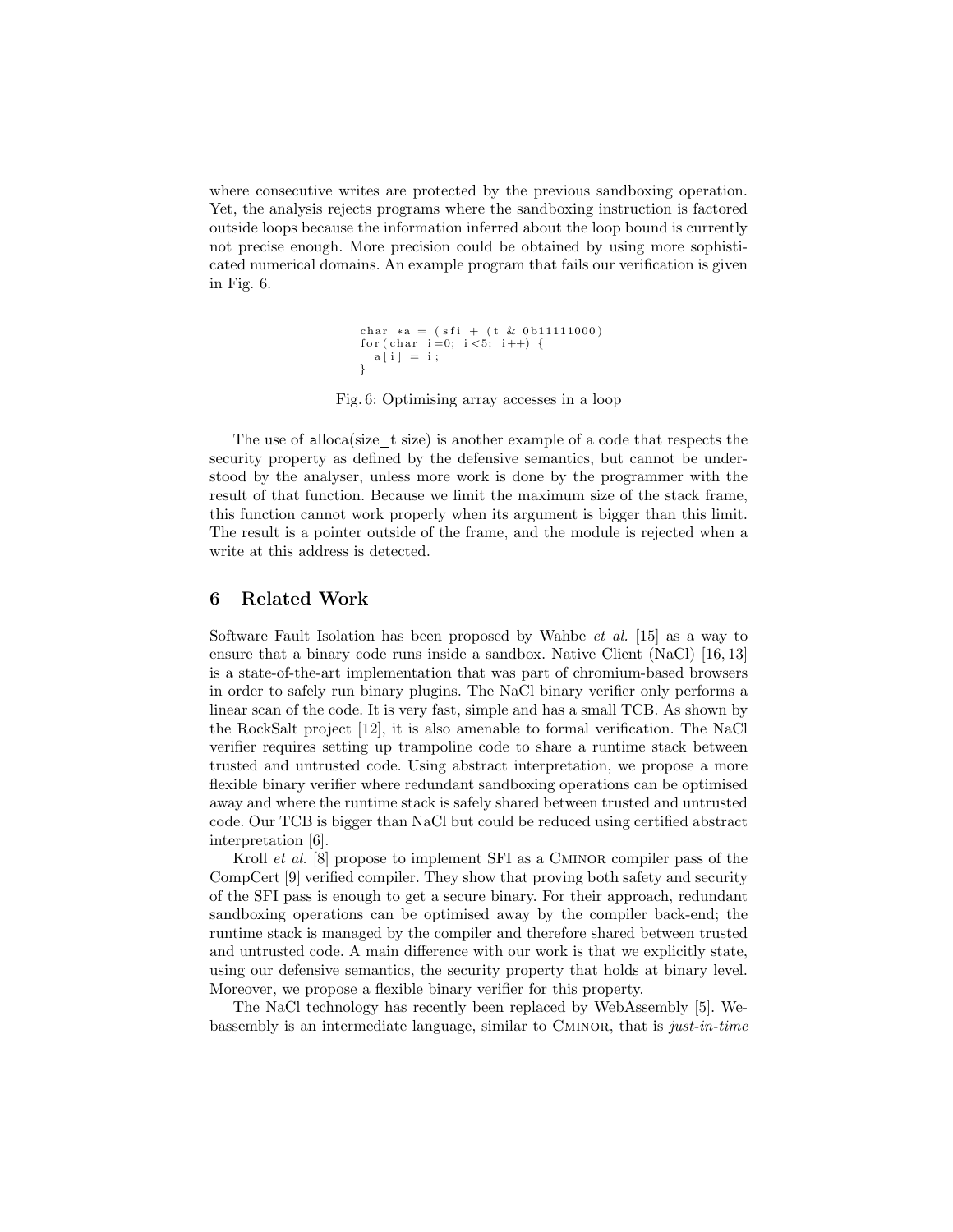compiled into binary code. As the code may be malicious, the just-in-time compiler adds runtime checks to make sure the code runs inside a sandbox. Compared to the previous approaches, the TCB includes the just-in-time compiler and there is no independent binary verifier.

Binary Analysis frameworks e.g. BAP [3] and Angr [14] propose rich APIs to develop static analyses on top of an architecture independent intermediate language. We use BinCAT [2] based on the REIL intermediate representation [4]. Our binary verifier has the rare feature of being intra-procedural. As a result, we have adapted their interprocedural analysis engine and implemented our own analysis domains. Our analysis domain is inspired from the a-locs domain of Balakrishnan and Reps [1] which we adapt to a purely intra-procedural setting and where a-locs are also used to model the initial values of registers. There are full-fledged, whole-program, binary analysers e.g. Jackstab [7] and Bindead [10]. They both use a sophisticated combination of abstract domains. Our domains are simpler but specialised to prove the sandboxing property. Moreover, our analysis is intra-procedural and finely models the calling conventions.

# 7 Conclusions

We have shown that the Software Fault Isolation mechanism for safely executing untrusted binaries can be formalised as a defensive semantics of an intermediate representation of binary code. Our semantics generalises existing approaches and defines a relaxed SFI property where the runtime stack is safely shared between trusted and untrusted code. Using abstract interpretation, we derive from the defensive semantics an intra-procedural binary verifier which for each individual function can verify that memory accesses are sandboxed and that the code abides to calling conventions. The verifier is implemented and our tests show that it is able to validate programs even when compiler optimisations are enabled.

Further work will concern improving the robustness of the verifier and ensuring a degree of completeness  $w.r.t.$  more complex optimisations. To do so, we intend to enrich our abstract domains to cope specifically with program transformations based on code motion where sandboxing instrumentations are factored outside loops. In addition, we intend to extend the verifier to handle multithreaded applications. We expect that the data-local, intra-procedural design of the verifier will greatly facilitate the extension to such a multi-threaded setting.

### References

- 1. G. Balakrishnan and T. W. Reps. Analyzing Memory Accesses in x86 Executables. In Compiler Construction, volume 2985 of LNCS, pages 5–23. Springer, 2004.
- 2. P. Biondi, R. Rigo, S. Zennou, and X. Mehrenberger. BinCAT: purrfecting binary static analysis. In Symp. sur la sécurité des technologies de l'information et des communications, 2017.
- 3. D. Brumley, I. Jager, T. Avgerinos, and E. J. Schwartz. BAP: A Binary Analysis Platform. In Computer Aided Verification, volume 6806 of LNCS, pages 463–469. Springer, 2011.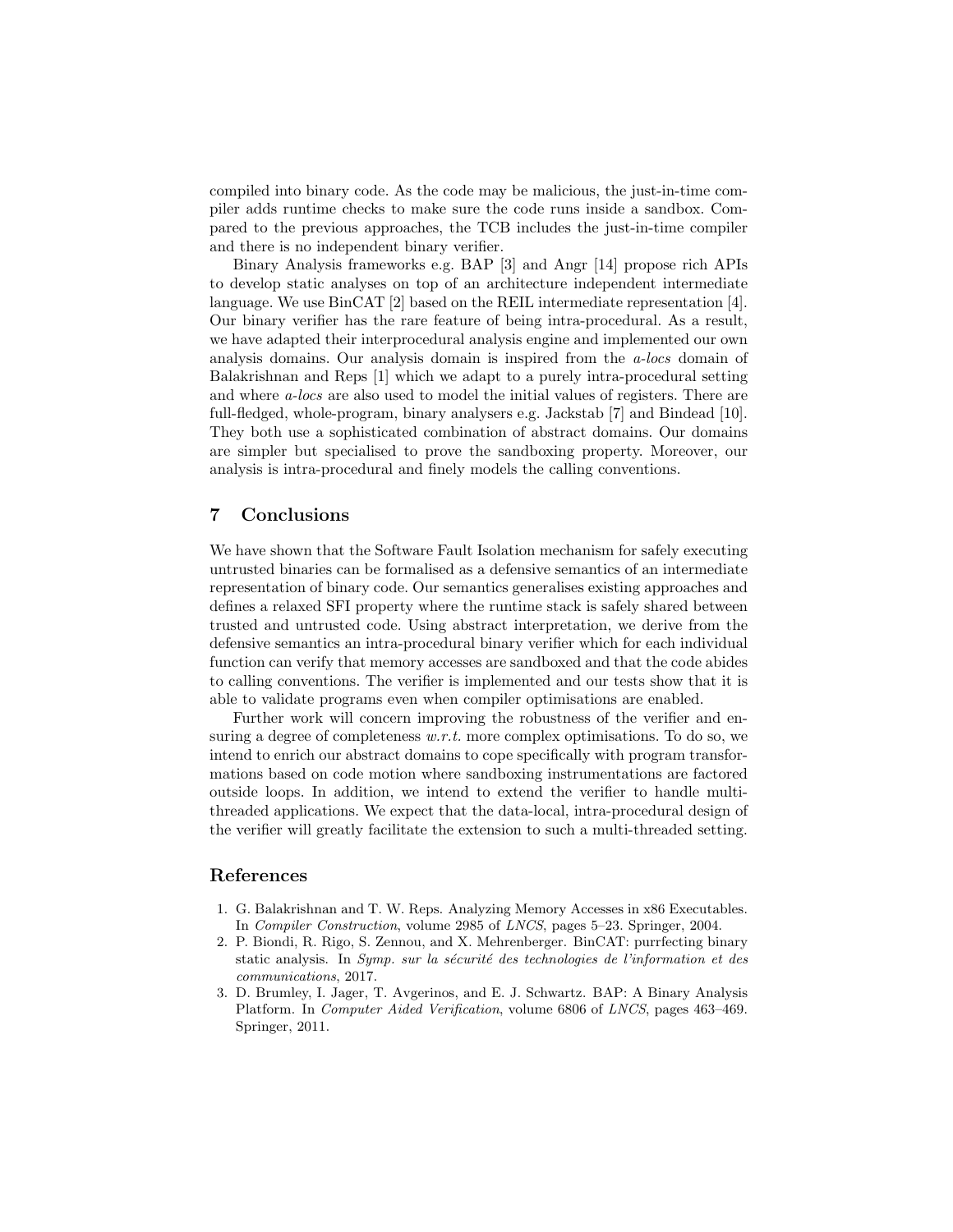- 4. T. Dullien and S. Porst. Reil: A platform-independent intermediate representation of disassembled code for static code analysis. In CanSecWest'09, 2009.
- 5. A. Haas, A. Rossberg, D. L. Schuff, B. L. Titzer, M. Holman, D. Gohman, L. Wagner, A. Zakai, and J. Bastien. Bringing the Web Up to Speed with WebAssembly. In Proc. of the 38th Conf. on Programming Language Design and Implementation, pages 185–200. ACM, 2017.
- 6. J.-H. Jourdan, V. Laporte, S. Blazy, X. Leroy, and D. Pichardie. A Formally-Verified C Static Analyzer. In Proc. of the 42Nd Symp. on Principles of Programming Languages, pages 247–259. ACM, 2015.
- 7. J. Kinder. Static Analysis of x86 Executables. PhD thesis, Technische Universität Darmstadt, November 2010.
- 8. J. A. Kroll, G. Stewart, and A. W. Appel. Portable software fault isolation. In Proc. of the 27th IEEE Computer Security Foundations Symp., pages 18–32. IEEE, 2014.
- 9. X. Leroy. Formal verification of a realistic compiler. Commun. ACM, 52(7):107– 115, 2009.
- 10. B. Mihaila. Adaptable Static Analysis of Executables for proving the Absence of Vulnerabilities. PhD thesis, Technische Universität München, 2015.
- 11. A. Min´e. Abstract domains for bit-level machine integer and floating-point operations. In Proc. of the Workshops on Automated Theory eXploration and on Invariant Generation, volume 17 of EPiC Series in Computing, pages 55–70. EasyChair, 2012.
- 12. G. Morrisett, G. Tan, J. Tassarotti, J.-B. Tristan, and E. Gan. Rocksalt: Better, Faster, Stronger SFI for the x86. SIGPLAN Not., 47(6):395-404, June 2012.
- 13. D. Sehr, R. Muth, C. Biffle, V. Khimenko, E. Pasko, K. Schimpf, B. Yee, and B. Chen. Adapting software fault isolation to contemporary cpu architectures. In Proc. of the 19th USENIX Conf. on Security, pages 1–12. USENIX, 2010.
- 14. Y. Shoshitaishvili, R. Wang, C. Salls, N. Stephens, M. Polino, A. Dutcher, J. Grosen, S. Feng, C. Hauser, C. Kruegel, and G. Vigna. SoK: (State of) The Art of War: Offensive Techniques in Binary Analysis. In IEEE Symp. on Security and Privacy, 2016.
- 15. R. Wahbe, S. Lucco, T. E. Anderson, and S. L. Graham. Efficient software-based fault isolation. *SIGOPS Oper. Syst. Rev.*, 27(5):203-216, 1993.
- 16. B. Yee, D. Sehr, G. Dardyk, J. B. Chen, R. Muth, T. Ormandy, S. Okasaka, N. Narula, and N. Fullagar. Native client: A sandbox for portable, untrusted x86 native code. Commun. ACM, 53(1):91–99, 2010.

# A Concrete Operational Semantics

$$
\text{ISTR} \frac{\operatorname{instr}(\iota) = [r = e]}{\langle \rho, \mu, \iota \rangle \longrightarrow \langle \rho[r \mapsto [\![e]\!]_{\rho}], \mu, \iota^+ \rangle}
$$
\n
$$
\text{ISTM} \frac{\operatorname{instr}(\iota) = [[m] = e] \quad \text{Writeble}([\![m]\!]_{\rho})}{\langle \rho, \mu, \iota \rangle \longrightarrow \langle \rho, \mu[[m]\!]_{\rho} \mapsto [\![e]\!]_{\rho}], \iota^+ \rangle}
$$
\n
$$
\text{IWCRASH} \frac{\operatorname{instr}(\iota) = [[m] = e] \quad \neg \text{Writeble}([\![m]\!]_{\rho})}{\langle \rho, \mu, \iota \rangle \longrightarrow \blacksquare}
$$
\n
$$
\text{ILDM} \frac{\operatorname{instr}(\iota) = [r = [m]] \quad \text{Readable}([\![m]\!]_{\rho})}{\langle \rho, \mu, \iota \rangle \longrightarrow \langle \rho[r \mapsto \mu([\![m]\!]_{\rho})], \mu, \iota^+ \rangle}
$$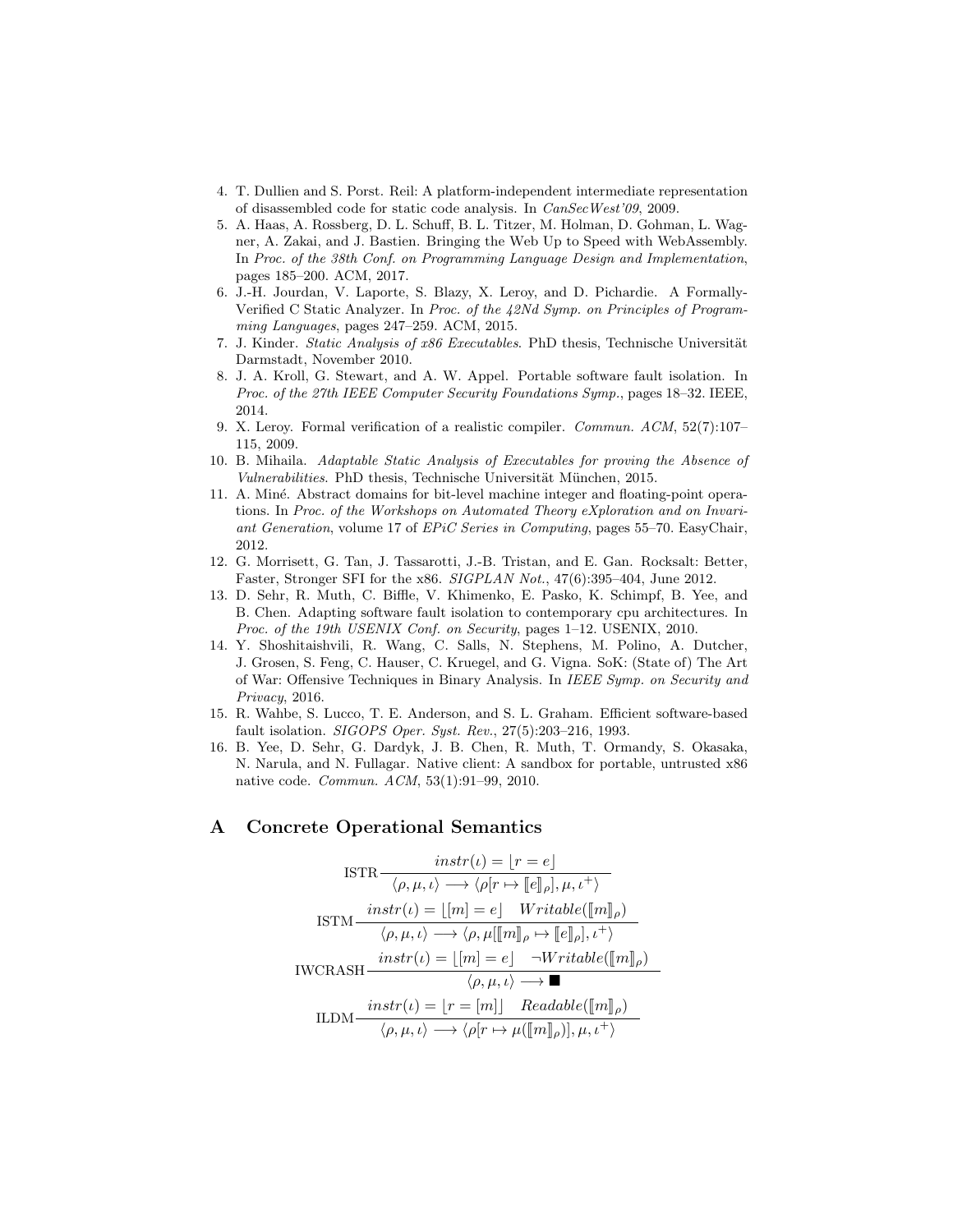$$
IRCRASH\frac{instr(\iota) = [r = [m]] \neg Readable([\![m]\!]_{\rho})}{\langle \rho, \mu, \iota \rangle \longrightarrow \blacksquare}
$$
\n
$$
IJCCNO\frac{instr(\iota) = \lfloor \text{impif } cond \, addr \rfloor \quad [\![cond]\!]_{\rho} = 0}{\langle \rho, \mu, \iota \rangle \longrightarrow \langle \rho, \mu, \iota^+ \rangle}
$$
\n
$$
IJCC\frac{instr(\iota) = \lfloor \text{impif } cond \, addr \rfloor \quad [\![cond]\!]_{\rho} \neq 0)}{\langle \rho, \mu, \iota \rangle \longrightarrow \langle \rho, \mu, [\![addr]\!]_{\rho} \rangle}
$$
\n
$$
ICALL\frac{instr(\iota) = \lfloor \text{call } addr \rfloor}{\langle \rho, \mu, \iota \rangle \longrightarrow \langle \rho, \mu, [\![addr]\!]_{\rho} \rangle}
$$
\n
$$
IRET\frac{instr(\iota) = \lfloor \text{ret }addr \rfloor}{\langle \rho, \mu, \iota \rangle \longrightarrow \langle \rho, \mu, [\![addr]\!]_{\rho} \rangle} \quad IHLT\frac{instr(\iota) = \lfloor \text{hlt} \rfloor}{\langle \rho, \mu, \iota \rangle \longrightarrow \blacksquare}
$$

# B Intra-procedural Semantics

$$
FUNASSIGN
$$
  
\n
$$
FUNASSION
$$
  
\n
$$
FUNASTD
$$
  
\n
$$
FUNSTD
$$
  
\n
$$
FUNSTD
$$
  
\n
$$
FUNSTD
$$
  
\n
$$
FUNSTD
$$
  
\n
$$
FUNSTD
$$
  
\n
$$
FUNSTD
$$
  
\n
$$
FUNSTF
$$
  
\n
$$
FUNSTF
$$
  
\n
$$
FUNSTF
$$
  
\n
$$
FUNSTF
$$
  
\n
$$
FUNSTF
$$
  
\n
$$
FUNSTF
$$
  
\n
$$
FUNSTF
$$
  
\n
$$
FUNSTF
$$
  
\n
$$
FUNSTF
$$
  
\n
$$
FUNSTF
$$
  
\n
$$
FUNSTF
$$
  
\n
$$
FUNSTF
$$
  
\n
$$
FUNSTF
$$
  
\n
$$
FUNSTF
$$
  
\n
$$
FUNSTF
$$
  
\n
$$
FUNSTF
$$
  
\n
$$
FUNSTF
$$
  
\n
$$
FUNSTF
$$
  
\n
$$
FUNSTF
$$
  
\n
$$
FUNSTF
$$
  
\n
$$
FUNSTF
$$
  
\n
$$
FUNTSF
$$
  
\n
$$
FUNTSF
$$
  
\n
$$
FUNTSF
$$
  
\n
$$
FUNTSF
$$
  
\n
$$
FUNTSF
$$
  
\n
$$
FUNTSF
$$
  
\n
$$
FUNTSF
$$
  
\n
$$
FUNTSF
$$
  
\n
$$
FUNTSF
$$
  
\n
$$
FUNTSF
$$
  
\n
$$
FUNTSF
$$
  
\n
$$
FUNTSF
$$
  
\n
$$
FUNTSF
$$
  
\n
$$
FUNTSF
$$
  
\n
$$
FUNTSF
$$
  
\n
$$
FUNTSF
$$
  
\n
$$
FUNTSF
$$
  
\n
$$
FUNTSF
$$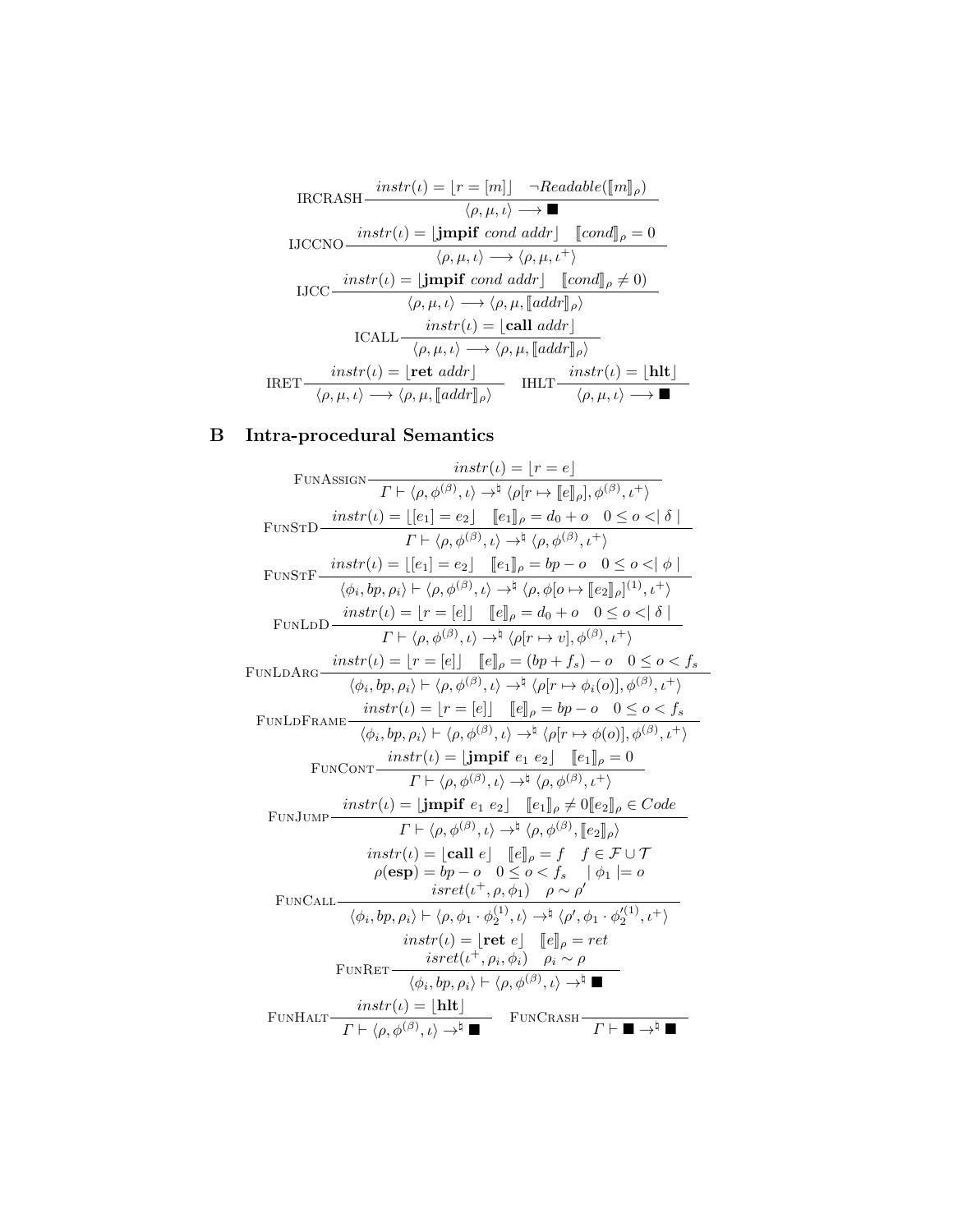# C Proof of Lemma 1

First we need an intermediate lemma:

Lemma 3 (Base pointer is contained).

$$
\forall S = \langle \langle bp, cs, \rho_i \rangle, \langle \rho, \delta, \phi^{(\beta)}, \iota \rangle \rangle \in Acc,
$$
  
\nif  $\beta = 1$   
\nthen  $s_0 - s_s + \mathbf{GZ}_{\perp} < bp \le s_0 - \mathbf{GZ}_{\top}$   
\nelse  $s_0 - s_s + \mathbf{GZ}_{\perp} - f_s < bp \le s_0 - \mathbf{GZ}_{\top}$ 

*Proof.* We reason by induction on  $S \in Acc$ . In the initial state, we have  $bp =$  $s_0 - \mathbf{G} \mathbf{Z} + \mathbf{G} \mathbf{Z} + \mathbf{G} \mathbf{Z} + \mathbf{G} \mathbf{Z} + \mathbf{G} \mathbf{Z} + \mathbf{G} \mathbf{Z} + \mathbf{G} \mathbf{Z} + \mathbf{G} \mathbf{Z} + \mathbf{G} \mathbf{Z} + \mathbf{G} \mathbf{Z} + \mathbf{G} \mathbf{Z} + \mathbf{G} \mathbf{Z} + \mathbf{G} \mathbf{Z} + \mathbf{G} \mathbf{Z} + \mathbf{G} \mathbf{Z} + \mathbf{G} \mathbf{Z} + \mathbf{G} \math$ 

In the inductive case, we procede by case analysis on  $S \Rightarrow S'$ , where S verifies the property. Because the property only depends on the context and  $β$ , most cases are trivial: they preserve the context and  $β$ . In the case of the STOREFRAME rule, the context is preserved, and  $\beta$  is updated to 1. The property is still preserved because the property when  $\beta = 0$  implies the property when  $\beta = 1$ .

The last case is when the extended call rule applies. In that case,  $\beta(S) = 1$ ,  $bp(S') = bp(S) - |\phi_1|$  with  $|\phi_1| \leq f_s$  and  $\beta(S') = 0$ .

Since  $s_0 - s_s + \text{GZ}_{\perp} < bp(S) \leq s_0 - \text{GZ}_{\top}$ ,  $s_0 - s_s + \text{GZ}_{\perp} - |\phi_1| < bp(S') \leq$  $s_0 - \mathbf{GZ}^+$ , so  $s_0 - s_s + \mathbf{GZ}^- \cdot - f_s < bp(S') \leq s_0 - \mathbf{GZ}^+$  and the property holds.

Now we can prove the main lemma:

*Proof.* First, we prove that  $Acc \subseteq \gamma(I - Acc)$ .

Let  $S \in Acc$ . By induction on S, we have the following cases:

- $S = \langle \Gamma_0, \Sigma_0 \rangle = \langle \langle [\langle s_0, \phi_i \rangle], s_0 \text{GZ}_{\top}, \rho_0 \rangle, \langle \rho, \delta, \phi^{(0)}, \iota_0 \rangle \rangle$  with  $| \phi_i | = \text{GZ}_{\top}.$ By definition,  $\iota_0 \in \mathcal{F}$ , so we can construct  $Init(\iota_0)$ . By construction,  $S \in \gamma(Init(\iota_0)).$
- $-S = \langle \Gamma_2, \Sigma_2 \rangle$  with  $\langle \Gamma_1, \Sigma_1 \rangle \in Acc$  and  $\langle \Gamma_1, \Sigma_1 \rangle \Rightarrow \langle \Gamma_2, \Sigma_2 \rangle$ . By induction hypothesis, we also have  $S^{\natural}$  such that  $\langle \Gamma_1, \Sigma_1 \rangle \in \gamma(S^{\natural})$ . Since  $I\text{-}Safe(I\text{-}Acc), S^{\natural}\to S_2^{\natural}$ .

By case analysis on the rule that allows  $\rightarrow^{\natural}$ , we have:

- $(FunAssign)$  The preconditions are the same as for (Assign), so there is S' such that  $S \to^{\natural} S'$ . Furthermore,  $S' \in \gamma(s'^{\sharp})$ .
- (FunStD, FunLdD, FunCont, FunIndirectJump, FunHalt, FunCrash) Similar reasoning.
- $(FunStr)$  Here, the preconditions are either true for (StoreFrame) or (StoreCrash) because of Lemma 3, so there is S' such that  $S \to^{\natural} S'$ , with  $S' = \blacksquare$  (writing in the guard zone) or  $S' = \langle \rho, \delta, \phi^{(\beta)}, \iota \rangle$  (writing in the frame). Futhermore,  $S' \in \gamma(s'^\sharp)$ .
- (FunLdS) Here, the preconditions are either true for (LoadStack) or (LoadCrash) because of Lemma 3, so there is S' such that  $S \to^{\natural} S'$ , with  $S' = \blacksquare$  (reading in the guard zone) or  $S' = \langle \rho, \delta, \phi^{(\beta)}, \iota \rangle$  (reading in the stack). Futhermore,  $S' \in \gamma(s'^\sharp)$ .